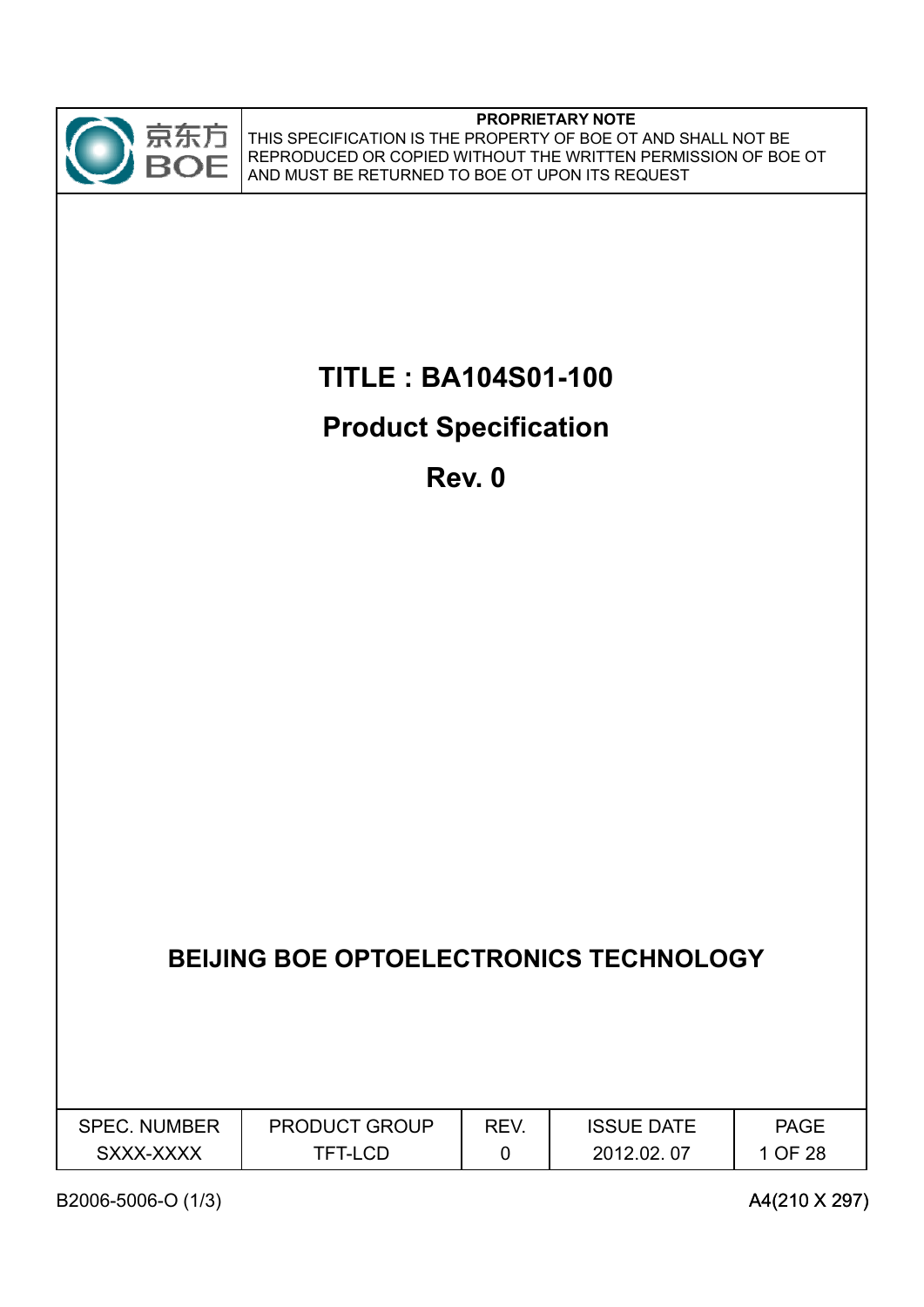

**PRODUCT GROUP** REV | ISSUE DATE TFT LCD PRODUCT 0 2012.02.07.

# REVISION HISTORY REVISION

| REV.    | <b>ECN NO.</b>                   | <b>DESCRIPTION OF CHANGES</b>                           | <b>DATE</b> | <b>PREPARED</b>        |
|---------|----------------------------------|---------------------------------------------------------|-------------|------------------------|
| $\circ$ | -                                | <b>Initial Release</b>                                  | 2012.02.07  | Suyuefeng              |
|         |                                  |                                                         |             |                        |
|         |                                  |                                                         |             |                        |
|         |                                  |                                                         |             |                        |
|         |                                  |                                                         |             |                        |
|         |                                  |                                                         |             |                        |
|         |                                  |                                                         |             |                        |
|         |                                  |                                                         |             |                        |
|         |                                  |                                                         |             |                        |
|         |                                  |                                                         |             |                        |
|         |                                  |                                                         |             |                        |
|         |                                  |                                                         |             |                        |
|         |                                  |                                                         |             |                        |
|         |                                  |                                                         |             |                        |
|         |                                  |                                                         |             |                        |
|         |                                  |                                                         |             |                        |
|         |                                  |                                                         |             |                        |
|         |                                  |                                                         |             |                        |
|         |                                  |                                                         |             |                        |
|         |                                  |                                                         |             |                        |
|         |                                  |                                                         |             |                        |
|         |                                  |                                                         |             |                        |
|         |                                  |                                                         |             |                        |
|         |                                  |                                                         |             |                        |
|         | <b>SPEC. NUMBER</b><br>SXXX-XXXX | <b>SPEC TITLE</b><br>BA104S01-100 Product Specification |             | <b>PAGE</b><br>2 OF 28 |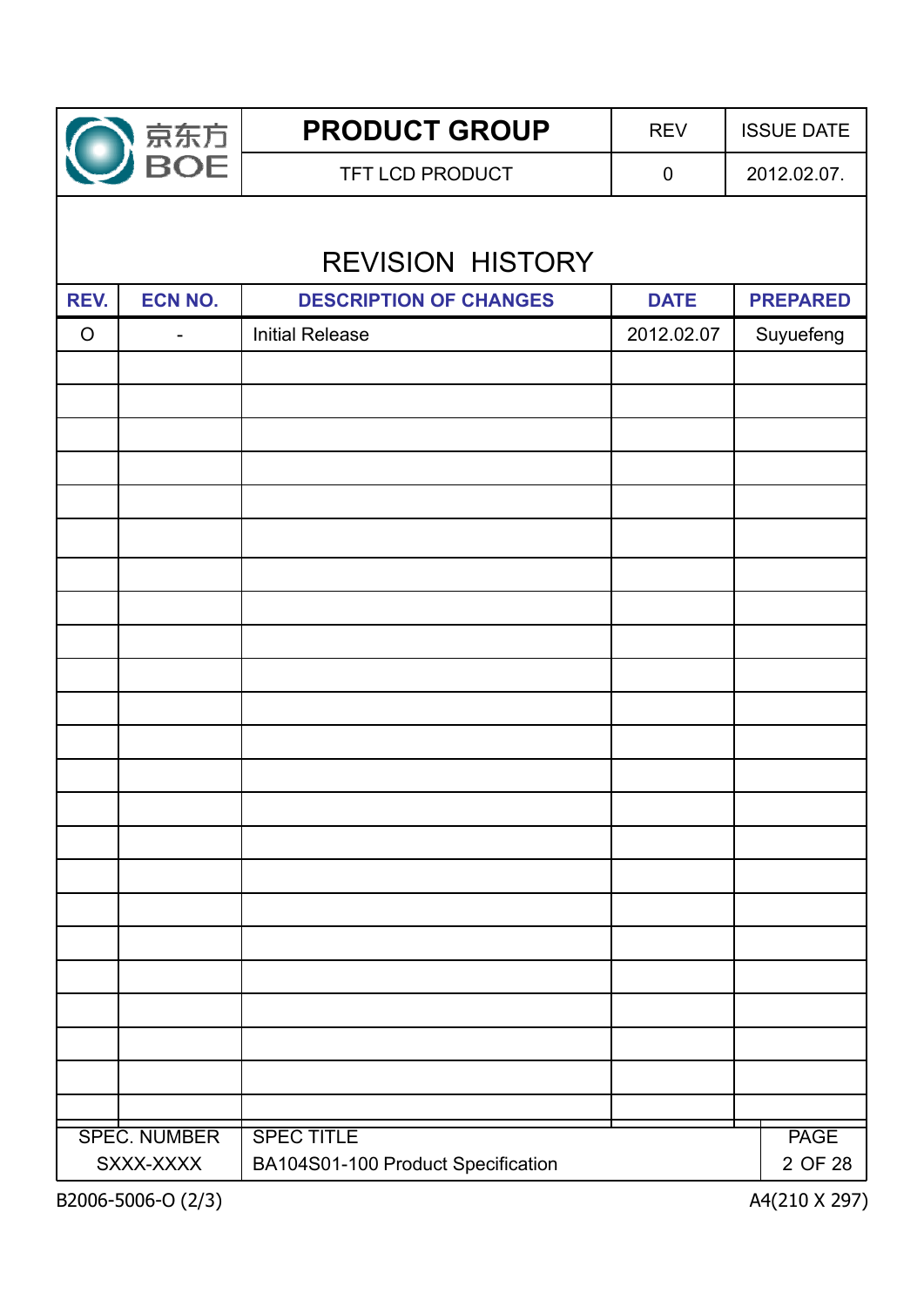

THIS SPECIFICATION IS THE PROPERTY OF BOE OT AND SHALL NOT BE REPRODUCED OR COPIED WITHOUT THE WRITTEN PERMISSION OF BOE OT AND MUST BE RETURNED TO BOE OT UPON ITS REQUEST

## **Contents**

| No.                              | <b>Items</b>                                         |                                        |           |                                 | <b>Page</b>            |  |
|----------------------------------|------------------------------------------------------|----------------------------------------|-----------|---------------------------------|------------------------|--|
| 1.0                              |                                                      | <b>General Description</b>             |           |                                 |                        |  |
| 2.0                              |                                                      | Absolute Maximum ratings               |           |                                 | 6                      |  |
| 3.0                              |                                                      | Electrical specifications.             |           |                                 | $\overline{7}$         |  |
| 4.0                              |                                                      | Optical specifications.                |           |                                 | 9                      |  |
| 5.0                              |                                                      | <b>Interface Connection</b>            |           |                                 | 13                     |  |
| 6.0                              |                                                      | <b>Signal Timing Specification</b>     |           |                                 | 16                     |  |
| 7.0                              |                                                      | <b>Signal Timing waveforms</b>         |           |                                 | 18                     |  |
| 8.0                              | Input Signals, Display Colors & Gray Scale of Colors |                                        |           |                                 | 19                     |  |
| 9.0                              | <b>Power Sequence</b>                                |                                        |           |                                 | 20                     |  |
| 10.0                             | Connector description                                |                                        |           |                                 | 21                     |  |
| 11.0                             | <b>Mechanical Characteristics</b>                    |                                        |           |                                 | 22                     |  |
| 12.0                             | <b>Reliability Test</b>                              |                                        |           |                                 | 23                     |  |
| 13.0                             |                                                      | Handling & Cautions.                   |           |                                 | 23                     |  |
| 14.0                             | Label                                                |                                        |           |                                 | 24                     |  |
| 15.0                             | Packing information                                  |                                        |           |                                 | 26                     |  |
| 16.0                             | <b>Mechanical Outline Dimension</b>                  |                                        |           | 27                              |                        |  |
|                                  |                                                      |                                        |           |                                 |                        |  |
| <b>SPEC. NUMBER</b><br>SXXX-XXXX |                                                      | <b>PRODUCT GROUP</b><br><b>TFT-LCD</b> | REV.<br>0 | <b>ISSUE DATE</b><br>2012.02.07 | <b>PAGE</b><br>3 OF 28 |  |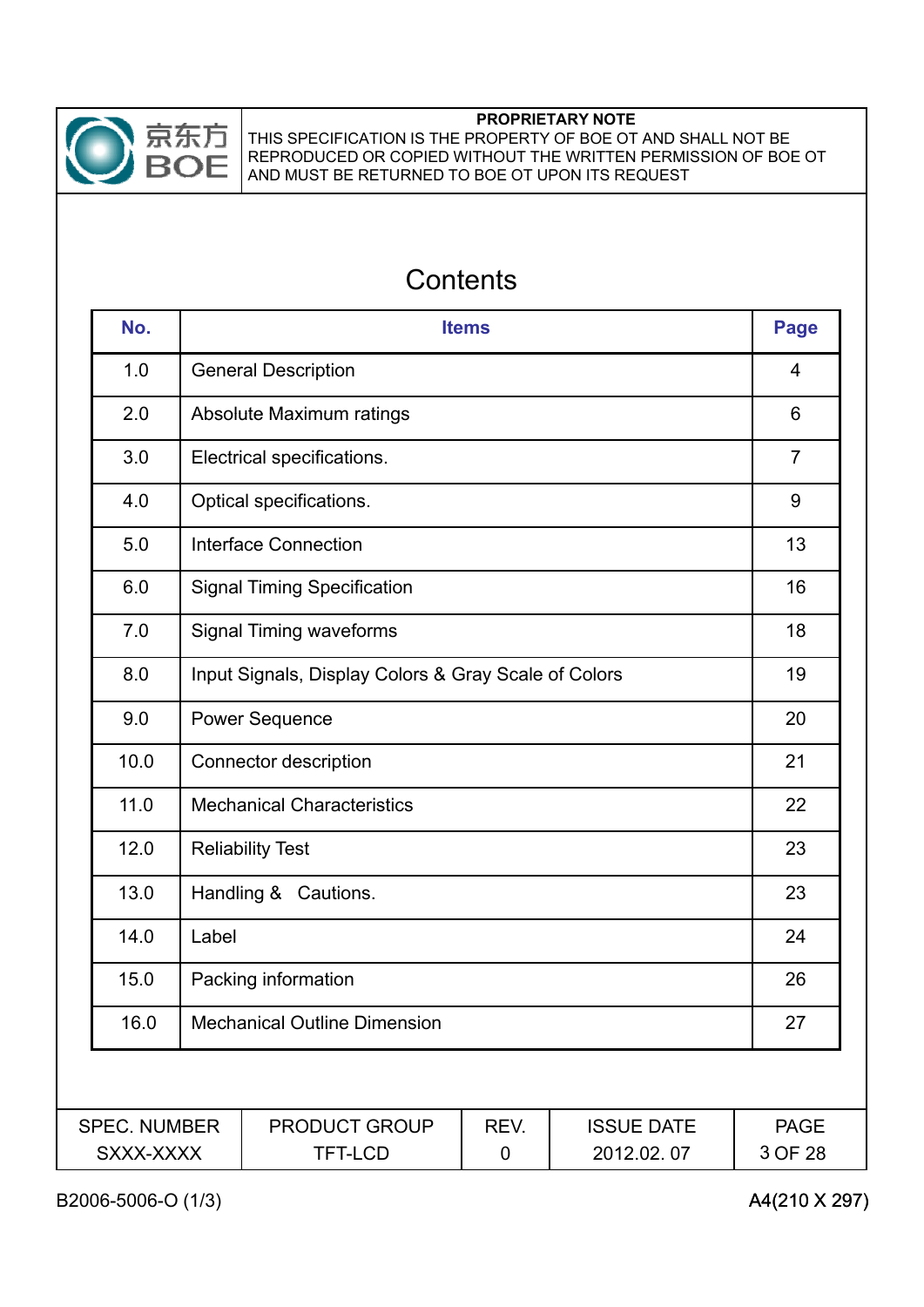

## **1.0 GENERAL DESCRIPTION**

### **1.1 Introduction**

10.4SVGA is a color active matrix TFT LCD module using amorphous silicon TFT's (Thin Film Transistors) as an active switching devices. This module has a 10.4 inch diagonally measured active area with SVGA resolutions (800 horizontal by 600 vertical pixel array). Each pixel is divided into RED, GREEN, BLUE dots which are arranged in vertical stripe and this module can display 262144 colors. The TFT-LCD panel used for this module is adapted for a low reflection and higher color type.



### **1.2 Features**

- 1 Channel LVDS Interface with 1 pixel / clock
- Thin and light weight
- Display 262144 colors
- High luminance and contrast ratio, low reflection and wide viewing angle
- DE (Data Enable) signal mode
- 3.3V for Logic Power and LED Back Light Power
- RoHS Compliant

| <b>SPEC. NUMBER</b> | <b>PRODUCT GROUP</b> | REV. | <b>ISSUE DATE</b> | <b>PAGE</b> |
|---------------------|----------------------|------|-------------------|-------------|
| SXXX-XXXX           | TFT-I CD             |      | 2012.02.07        | OF 28       |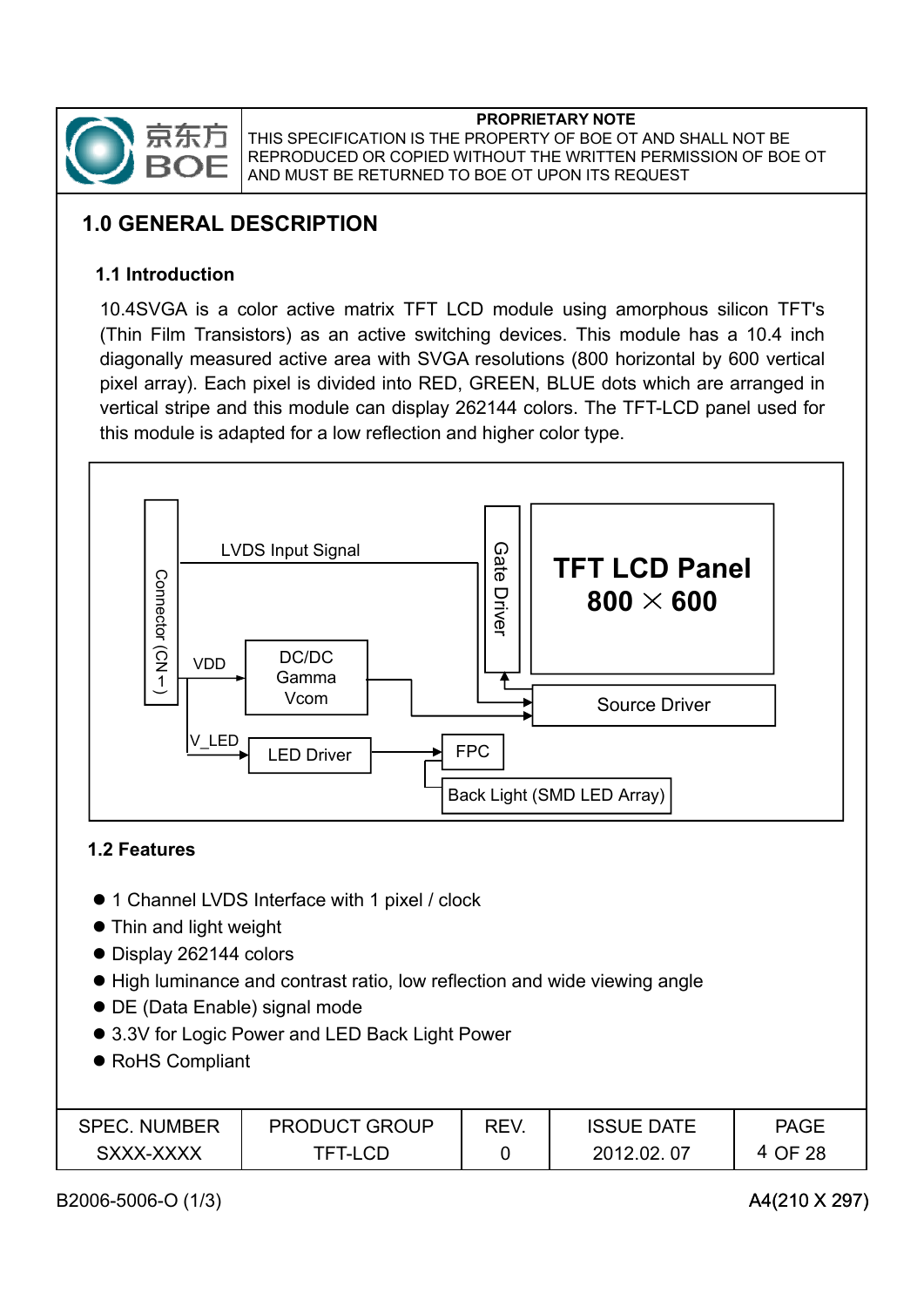

THIS SPECIFICATION IS THE PROPERTY OF BOE OT AND SHALL NOT BE REPRODUCED OR COPIED WITHOUT THE WRITTEN PERMISSION OF BOE OT AND MUST BE RETURNED TO BOE OT UPON ITS REQUEST

### **1.3 Application**

 $\bullet$ Medical & Industrial application

### **1.4 General Specification**

#### < Table 1. General Specifications >

| <b>Parameter</b>         | <b>Specification</b>                               |                                   |  | <b>Unit</b>       | <b>Remarks</b>                                           |
|--------------------------|----------------------------------------------------|-----------------------------------|--|-------------------|----------------------------------------------------------|
| Active area              | 211.20(H) x 158.40(V)                              |                                   |  | mm                |                                                          |
| Number of pixels         | $800(H) \times 600(V)$                             |                                   |  | pixels            |                                                          |
| Pixel pitch              | $0.088(H) \times RGB \times 0.264(V)$              |                                   |  | mm                |                                                          |
| Pixel arrangement        | Pixels RGB stripe arrangement                      |                                   |  |                   |                                                          |
| Display colors           | 262K (6bits)                                       |                                   |  | colors            |                                                          |
| Display mode             | Transmission mode, Normally White                  |                                   |  |                   |                                                          |
| <b>Outline Dimension</b> | 236.00(H) $\times$ 176.90(V) $\times$ 5.60(D) typ. |                                   |  | mm                |                                                          |
| Weight                   | <b>TBD</b>                                         |                                   |  |                   |                                                          |
| <b>Surface Treatment</b> | Hard Coating, 3H, AG                               |                                   |  |                   | WV pol. is needed<br>CF pol. : 0. 215<br>TFT pol.:0. 215 |
| Back-light               | <b>Type</b>                                        | Top edge side, 1-LED Lighting Bar |  |                   |                                                          |
|                          |                                                    |                                   |  |                   |                                                          |
| <b>SPEC. NUMBER</b>      | <b>PRODUCT GROUP</b>                               | REV.                              |  | <b>ISSUE DATE</b> | <b>PAGE</b>                                              |
| SXXX-XXXX                | <b>TFT-LCD</b>                                     | 0                                 |  | 2012.02.07        | 5 OF 28                                                  |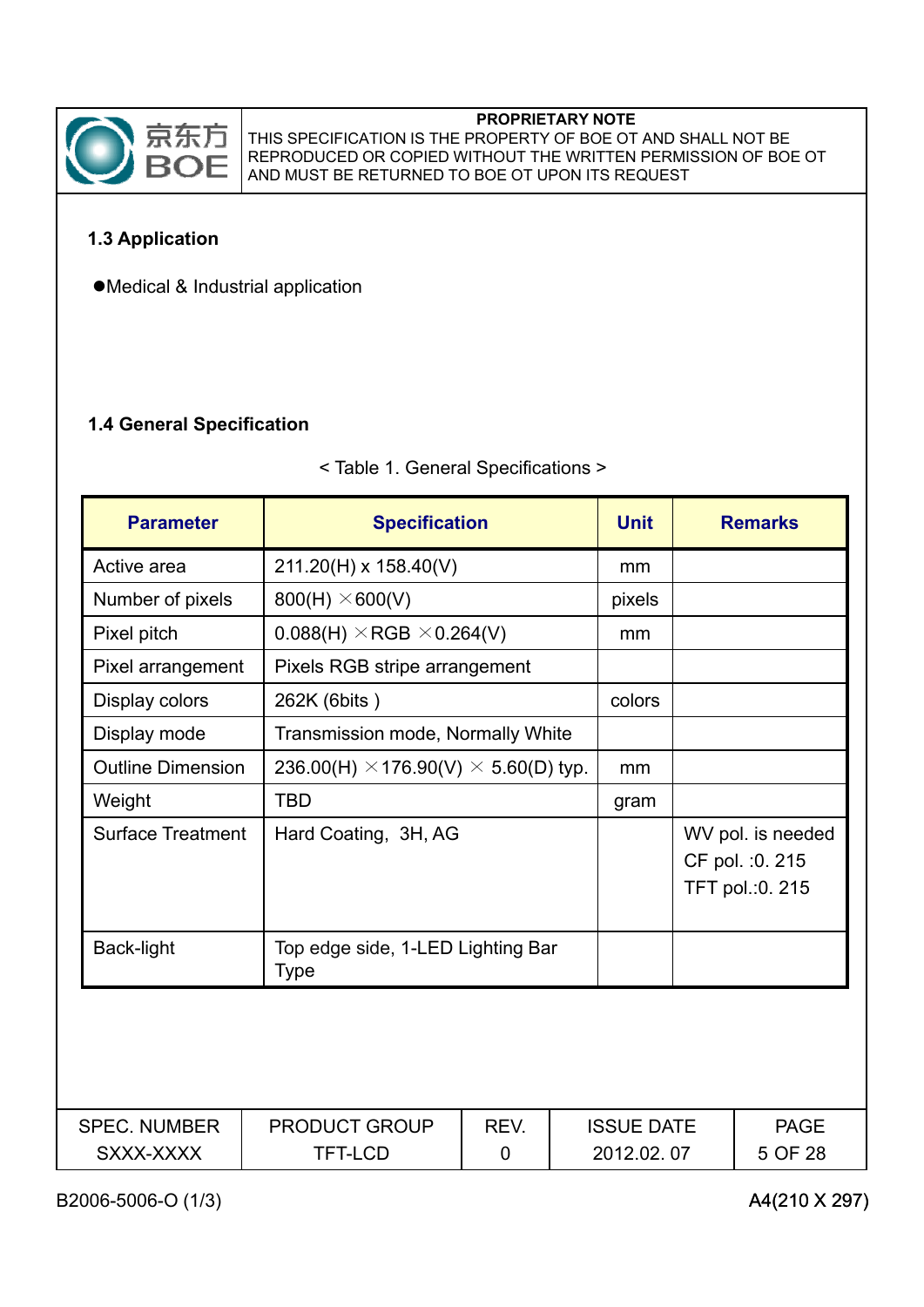

## **2.0 ABSOLUTE MAXIMUM RATINGS**

The followings are maximum values which, if exceed, may cause faulty operation or damage to the unit. The operational and non-operational maximum voltage and current values are listed in Table 2.

| <b>Parameter</b>                       | <b>Symbol</b> | Min.  | Typ. | Max.  | <b>Unit</b>  | <b>Remarks</b> |
|----------------------------------------|---------------|-------|------|-------|--------------|----------------|
| Power Supply Voltage (LCD Module)      | $V_{DD}$      | 3.0   | 3.3  | 3.6   |              |                |
| <b>Back-light Power Supply Voltage</b> | $HV_{DD}$     | 17.7  |      | 21.3  |              |                |
| <b>Back-light LED Current</b>          | 'LED          |       | 20   |       | mA           |                |
| <b>Operating Temperature</b>           | <b>OP</b>     | $-20$ |      | $+70$ | $^{\circ}$ C |                |
| <b>Storage Temperature</b>             | <b>ST</b>     | $-30$ |      | $+80$ | °C           |                |

 $\le$  Table 2. LCD Module Electrical Specifications > [Ta =25 + 2  $^{\circ}$ C1]

Note : 1) Temperature and relative humidity range are shown in the figure below. Wet bulb temperature should be 39  $\degree$ C max. and no condensation of water.

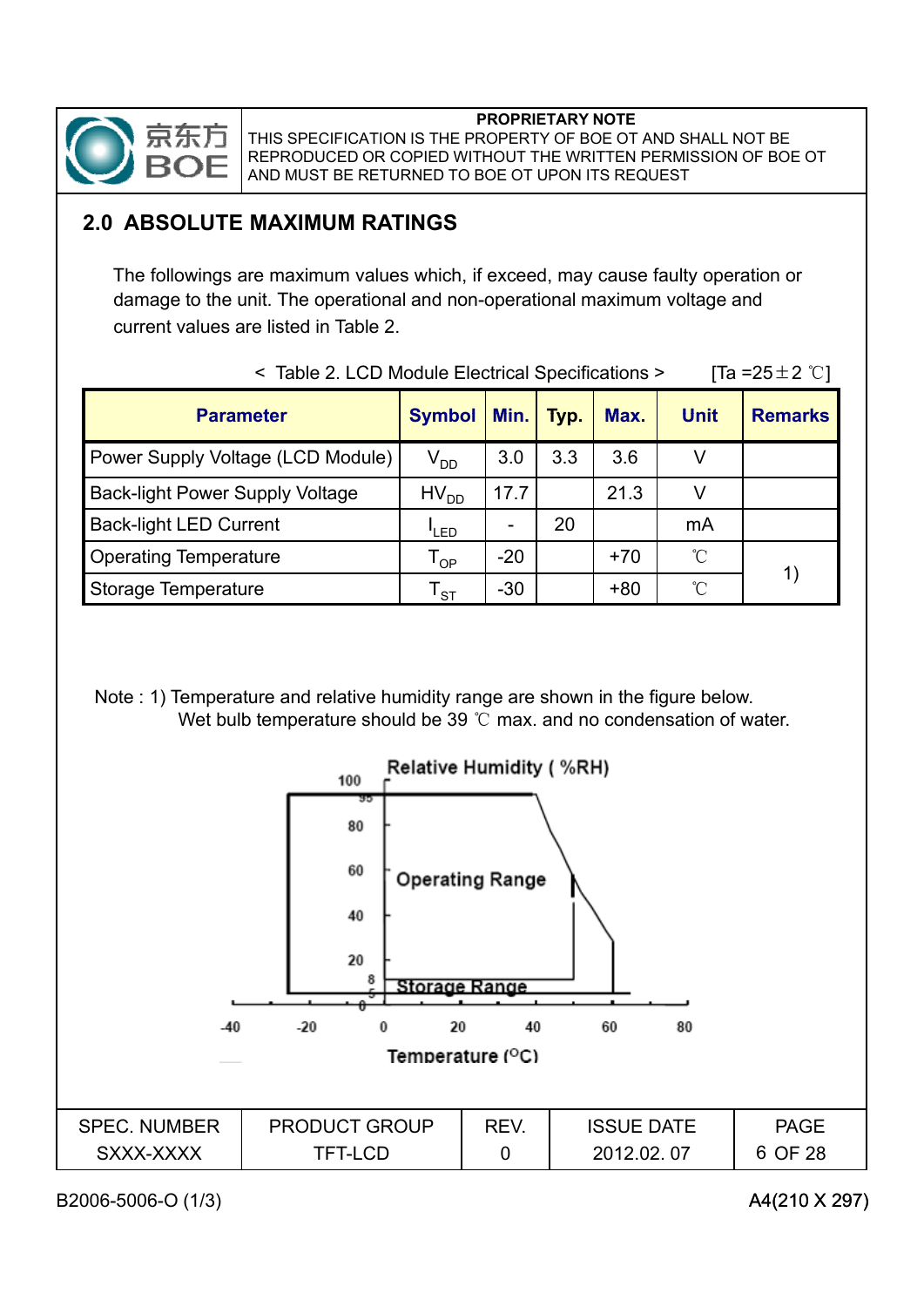

THIS SPECIFICATION IS THE PROPERTY OF BOE OT AND SHALL NOT BE REPRODUCED OR COPIED WITHOUT THE WRITTEN PERMISSION OF BOE OT AND MUST BE RETURNED TO BOE OT UPON ITS REQUEST

## **3.0 ELECTRICAL SPECIFICATIONS**

### **3.1 TFT LCD Module**

| <b>Parameter</b>                                 | <b>Symbol</b>         | <b>Values</b> |            |            | <b>Unit</b> | <b>Notes</b>                          |
|--------------------------------------------------|-----------------------|---------------|------------|------------|-------------|---------------------------------------|
|                                                  |                       | <b>Min</b>    | <b>Typ</b> | <b>Max</b> |             |                                       |
| Power Supply Input Voltage                       | $V_{DD}$              | 3.0           | 3.3        | 3.6        | V           |                                       |
| <b>Power Supply Current</b>                      | $I_{DD}$              |               |            |            | mA          |                                       |
| <b>Back-light Power Supply</b><br>Voltage        | H <sub>VDD</sub>      |               |            | 21.3       | V           |                                       |
| <b>Back-light Power Supply</b><br>Current        | <b>HVDD</b>           |               | 120        |            | mA          | 6 parallel*6string                    |
| Positive-going Input Threshold<br>Voltage        | $V_{\text{IT+}}$      |               |            | $+100$     | mV          |                                       |
| Negative-going Input<br><b>Threshold Voltage</b> | $V_{IT}$              | $-100$        |            |            | mV          | Vcom = $1.2V$ typ.                    |
| Differential input common<br>mode voltage        | $\rm V_{com}$         |               | <b>TBD</b> |            | V           | $V_{H}$ =100mV,<br>$V_{II} = -100$ mV |
|                                                  | $P_{D}$               |               |            | <b>TBD</b> | W           | Note 1                                |
| <b>Power Consumption</b>                         | $P_{BL}$              |               |            | 2.484      | W           | Note 2                                |
|                                                  | $P_{\frac{Total}{2}}$ |               |            | <b>TBD</b> | W           |                                       |

 $[Ta = 25 \pm 2 \degree\degree]$ 

| <b>SPEC. NUMBER</b> | <b>PRODUCT GROUP</b> | REV. | <b>ISSUE DATE</b> | <b>PAGE</b>  |
|---------------------|----------------------|------|-------------------|--------------|
| SXXX-XXXX           | TFT-LCD              |      | 2012.02.07        | <b>OF 28</b> |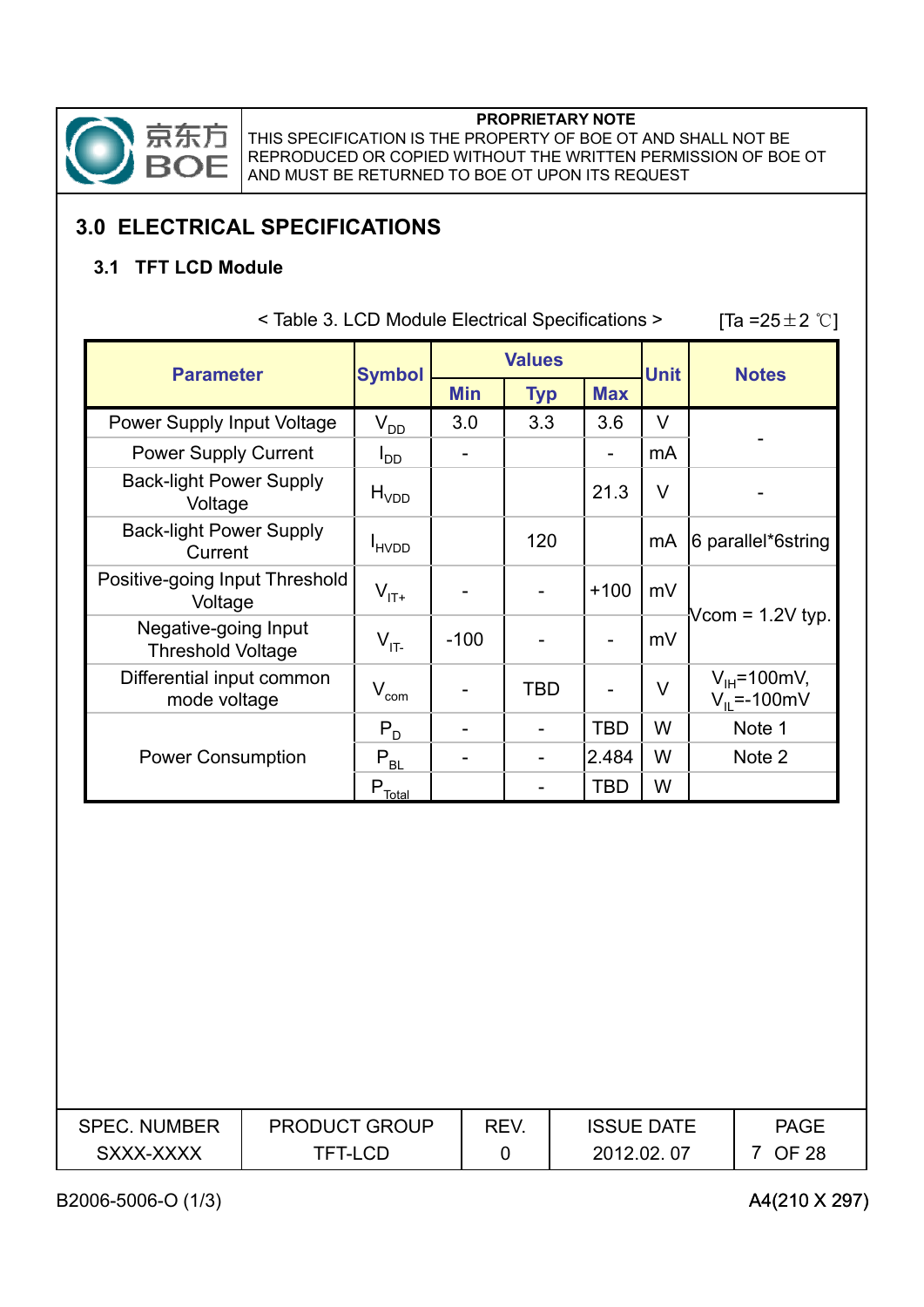

### **3.2 Back-light Unit**

| < Table 4. LED Driving guideline specifications ><br>Ta= $25+/-2$ °C |           |        |          |             |                |                       |
|----------------------------------------------------------------------|-----------|--------|----------|-------------|----------------|-----------------------|
| <b>Parameter</b>                                                     | Min.      | Typ.   | Max.     | <b>Unit</b> | <b>Remarks</b> |                       |
| <b>LED Forward Voltage</b>                                           | $V_F$     | 2.95   |          | 3.55        | $\vee$         |                       |
| <b>LED Forward Current</b>                                           | $I_F$     |        | 20       |             | mA             |                       |
| <b>LED Power Consumption</b>                                         | $P_{LED}$ |        |          | 2.484       | W              | Note 1                |
| <b>LED Life-Time</b>                                                 | N/A       | 15,000 | (20,000) |             | Hour           | $IF = 20mA$<br>Note 2 |
|                                                                      |           |        |          |             |                |                       |

Notes : 1. Calculator Value for reference  $I_{LED} \times V_{LED} = P_{LED}$ 

2. The LED Life-time define as the estimated time to 50% degradation of initial luminous.

| <b>SPEC. NUMBER</b> | <b>PRODUCT GROUP</b> | REV. | <b>ISSUE DATE</b> | <b>PAGE</b> |
|---------------------|----------------------|------|-------------------|-------------|
| SXXX-XXXX           | TFT-LCD              |      | 2012.02.07        | 8 OF 28     |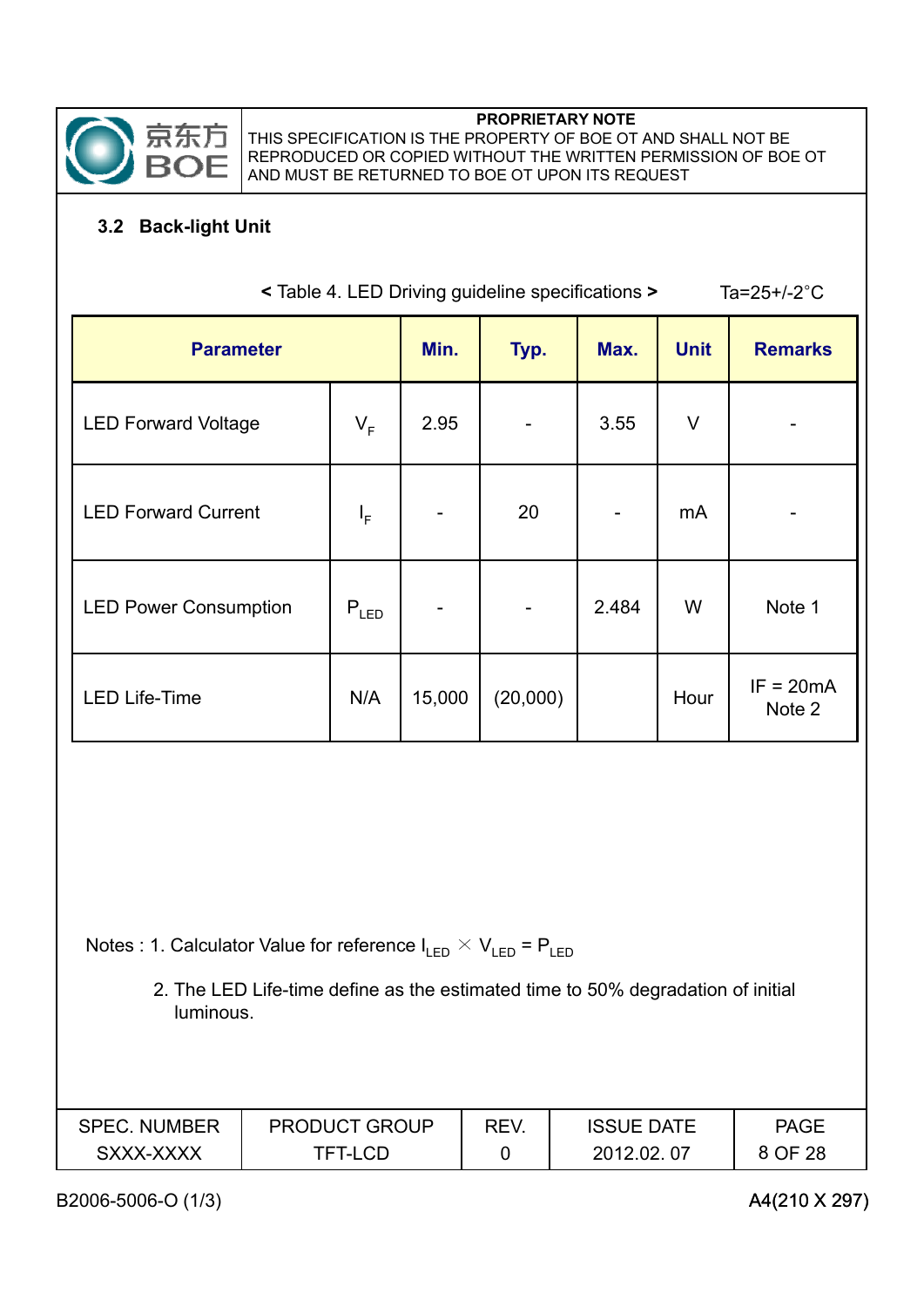

THIS SPECIFICATION IS THE PROPERTY OF BOE OT AND SHALL NOT BE REPRODUCED OR COPIED WITHOUT THE WRITTEN PERMISSION OF BOE OT AND MUST BE RETURNED TO BOE OT UPON ITS REQUEST

## **4.0 OPTICAL SPECIFICATION**

#### **4 1 Overview .**

The test of view angle range shall be measured in a dark room (ambient luminance  $\leq$ 1lux and temperature =  $25\pm2^{\circ}$  with the equipment of Luminance meter system (Goniometer system and TOPCON BM-5A) and test unit shall be located at an approximate distance 50cm from the LCD surface at a viewing angle of  $\theta$  and  $\Phi$  equal to 0°. We refer to  $\theta\emptyset$ =0 (= $\theta$ 3) as the 3 o'clock direction (the "right"),  $\theta\emptyset$ =90 (=  $\theta$ 12) as the 12 o'clock direction ("upward"),  $\theta\emptyset$ =180 (=  $\theta$ 9) as the 9 o'clock direction ("left") and  $\theta\varnothing$ =270(=  $\theta$ 6) as the 6 o'clock direction ("bottom"). While scanning  $\theta$ and/or  $\varnothing$ , the center of the measuring spot on the Display surface shall stay fixed. The luminance, color and uniformity is tested by CA210. The backlight should be operating for 30 minutes prior to measurement. VDD shall be 3.7  $\pm$  0.5V at 25°C. Optimum viewing angle direction is 6 'clock.

#### **4.2 Optical Specifications**

| . |                                                    |
|---|----------------------------------------------------|
|   | <table 5.="" optical="" specifications=""></table> |

| <b>Parameter</b>                           |                    | <b>Symbol</b>          | <b>Condition</b>                         | Min.                     | Typ.           | Max.                     | <b>Unit</b>       | <b>Remark</b>     |
|--------------------------------------------|--------------------|------------------------|------------------------------------------|--------------------------|----------------|--------------------------|-------------------|-------------------|
|                                            | Horizontal         | $\Theta_{3}$           |                                          | 60                       | 70             |                          | Deg.              |                   |
| <b>Viewing Angle</b>                       |                    | $\Theta_{\rm g}$       | CR > 10                                  | 60                       | 70             |                          | Deg.              | Note 1            |
| range                                      | Vertical           | $\Theta_{12}$          |                                          | 50                       | 60             | $\overline{\phantom{0}}$ | Deg.              |                   |
|                                            |                    | $\Theta_{6}$           |                                          | 60                       | 70             | $\overline{\phantom{0}}$ | Deg.              |                   |
|                                            | <b>Color Gamut</b> |                        |                                          |                          | 50             |                          | $\%$              |                   |
| Luminance Contrast ratio                   |                    | <b>CR</b>              | $\Theta = 0^\circ$                       | 300                      | 400            |                          |                   | Note 2            |
| Luminance of<br>White                      | Centre             | $Y_w$                  |                                          | (350)                    | (400)          |                          | cd/m <sup>2</sup> | Note 3            |
| White<br>Luminance                         | 9 Points           | $\Delta Y9$            | $\Theta = 0^\circ$                       | 70%                      | 80%            |                          |                   | Note 4            |
| uniformity                                 | 13 Points          | $\Delta Y$ 13          |                                          | 65%                      | $\overline{a}$ |                          |                   |                   |
|                                            |                    | Wx                     |                                          |                          | <b>TBD</b>     |                          |                   |                   |
|                                            | White              | Wy                     |                                          |                          | <b>TBD</b>     |                          |                   |                   |
|                                            | Red                | $R_{\rm x}$            |                                          |                          | TBD            |                          |                   |                   |
| Reproduction                               |                    | $R_{v}$                | $\Theta = 0^\circ$                       | Typ.                     | TBD            | Typ.                     |                   |                   |
| of color                                   | Green              | Ġ,                     |                                          | $-0.05$                  | TBD            | $+0.05$                  |                   |                   |
|                                            |                    | $G_{v}$                |                                          |                          | TBD            |                          |                   |                   |
|                                            | <b>Blue</b>        | $\overline{B}$         |                                          |                          | <b>TBD</b>     |                          |                   |                   |
|                                            |                    | $B_{v}$                |                                          |                          | <b>TBD</b>     |                          |                   |                   |
| <b>Response Time</b><br>(Rising + Falling) |                    | ${\mathsf T}_{\sf RT}$ | Ta= $25^{\circ}$ C<br>$\Theta = 0^\circ$ |                          | 25             |                          | ms                | Note <sub>6</sub> |
| <b>Cross Talk</b>                          |                    | <b>CT</b>              | $\Theta = 0^{\circ}$                     | $\overline{\phantom{a}}$ | $\overline{a}$ | 2.0                      | $\%$              | Note 7            |
| <b>SPEC. NUMBER</b>                        |                    | <b>PRODUCT GROUP</b>   |                                          | REV.                     |                | <b>ISSUE DATE</b>        |                   | <b>PAGE</b>       |
| SXXX-XXXX                                  |                    | <b>TFT-LCD</b>         |                                          | $\mathbf 0$              |                | 2012.02.07               |                   | 9 OF 28           |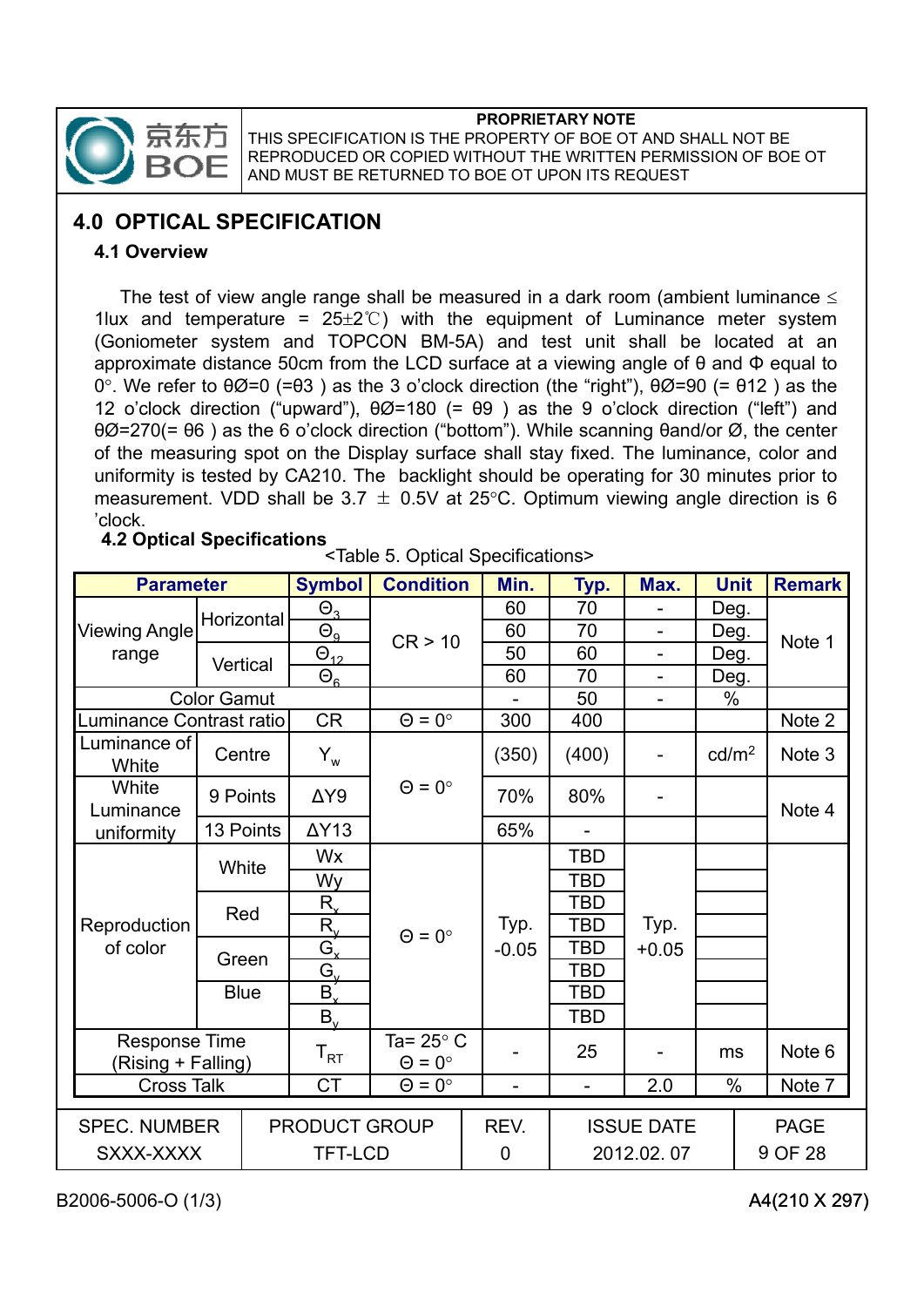

THIS SPECIFICATION IS THE PROPERTY OF BOE OT AND SHALL NOT BE REPRODUCED OR COPIED WITHOUT THE WRITTEN PERMISSION OF BOE OT AND MUST BE RETURNED TO BOE OT UPON ITS REQUEST

- Notes : 1. Viewing angle is the angle at which the contrast ratio is greater than 10. The viewing angles are determined for the horizontal or 3, 9 o' clock direction and the vertical or 6, 12 o'clock direction with respect to the optical axis which is normal to the LCD surface (see FIGURE 1).
	- 2. Contrast measurements shall be made at viewing angle of  $\Theta$ = 0 and at the center of the LCD surface. Luminance shall be measured with all pixels in the view field set first to white, then to the dark (black) state . (see FIGURE 1) Luminance Contrast Ratio (CR) is defined mathematically 1) Luminance Contrast Ratio (CR) is defined mathematically.

 $CR =$ Luminance when displaying a white raster Luminance when displaying a black raster

- 3. Center Luminance of white is defined as luminance values of 5point average across the LCD surface. Luminance shall be measured with all pixels in the view field set first to white. This measurement shall be taken at the locations shown in FIGURE 2 for a total of the measurements per display. The luminance is measured by CA210 when the LED current is set at 18.8m.
- 4. The White luminance uniformity on LCD surface is then expressed as :  $\Delta Y =$ Minimum Luminance of 5 points / Maximum Luminance of 5 points (see FIGURE 2).
- 5. The color chromaticity coordinates specified in Table 5 shall be calculated from the spectral data measured with all pixels first in red, green, blue and white. Measurements shall be made at the center of the panel.
- 6. The electro-optical response time measurements shall be made as FIGURE 3 by switching the "data" input signal ON and OFF. The times needed for the luminance to change from 10% to 90% is Tr, and 90% to 10% is Td.
- 7. Cross-Talk of one area of the LCD surface by another shall be measured by comparing the luminance (YA) of a 25mm diameter area, with all display pixels set to a gray level, to the luminance (YB) of that same area when any adjacent area is driven dark. (See FIGURE 4).

| <b>SPEC. NUMBER</b> | <b>PRODUCT GROUP</b> | REV. | <b>ISSUE DATE</b> | <b>PAGE</b> |
|---------------------|----------------------|------|-------------------|-------------|
| SXXX-XXXX           | TFT-LCD              |      | 2012.02.          | 10 OF 28    |

.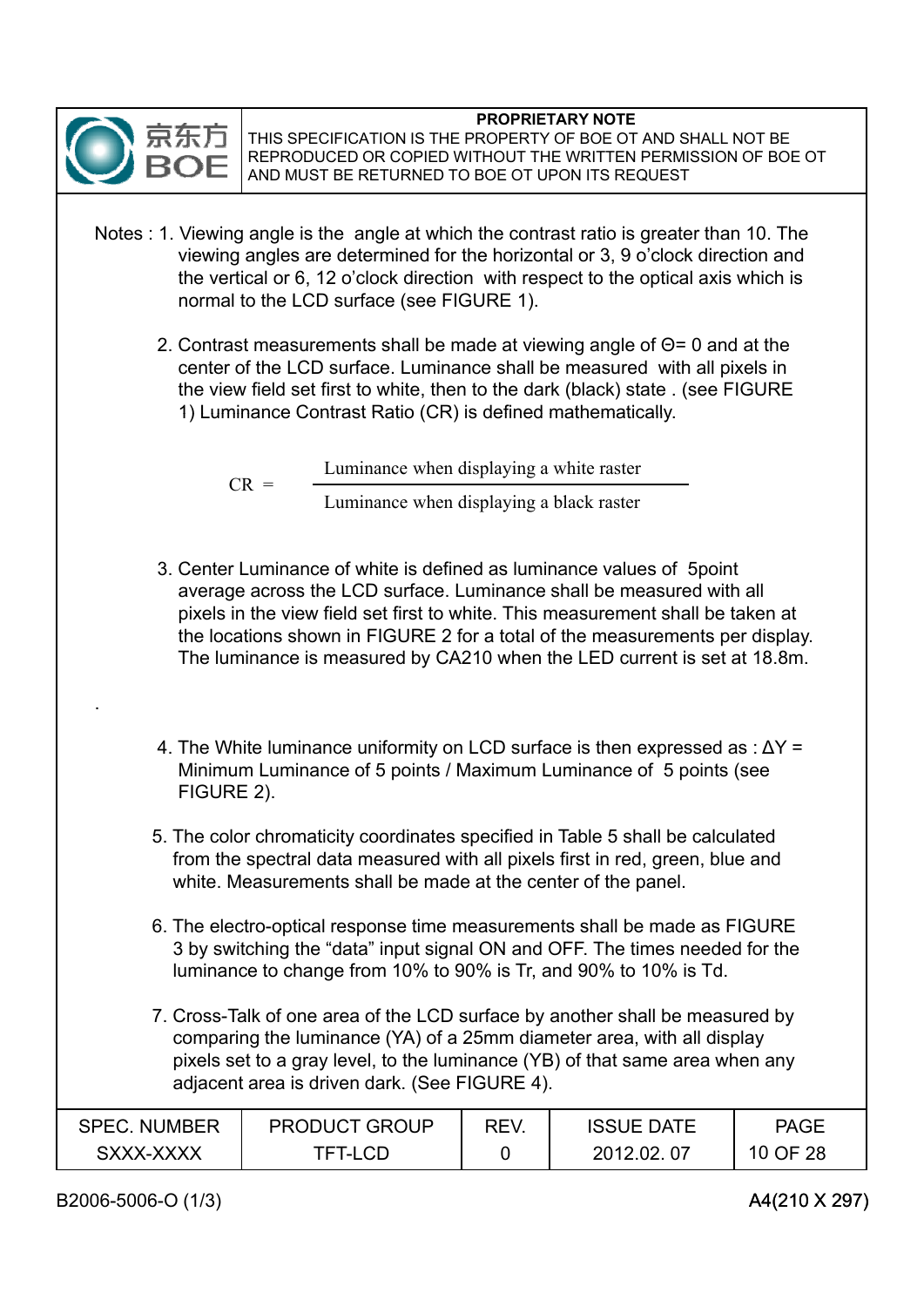

THIS SPECIFICATION IS THE PROPERTY OF BOE OT AND SHALL NOT BE REPRODUCED OR COPIED WITHOUT THE WRITTEN PERMISSION OF BOE OT AND MUST BE RETURNED TO BOE OT UPON ITS REQUEST

#### **4.3 Optical measurements**



### **Figure 2. White Luminance and Uniformity Measurement Locations (9 points)**



Center Luminance of white is defined as luminance values of center points across the LCD surface. Luminance shall be measured with all pixels in the view field set first to white. This measurement shall be taken at the locations shown in FIGURE 2 for a total of the measurements per display.

The White luminance uniformity on LCD surface is then expressed as :  $\Delta Y5 =$ Minimum Luminance of 5 points / Maximum Luminance of 5points (see FIGURE 2).

| <b>SPEC. NUMBER</b> | <b>PRODUCT GROUP</b> | REV. | <b>ISSUE DATE</b> | <b>PAGE</b> |
|---------------------|----------------------|------|-------------------|-------------|
| SXXX-XXXX           | TFT-LCD              |      | 2012.02.07        | 11 OF 28    |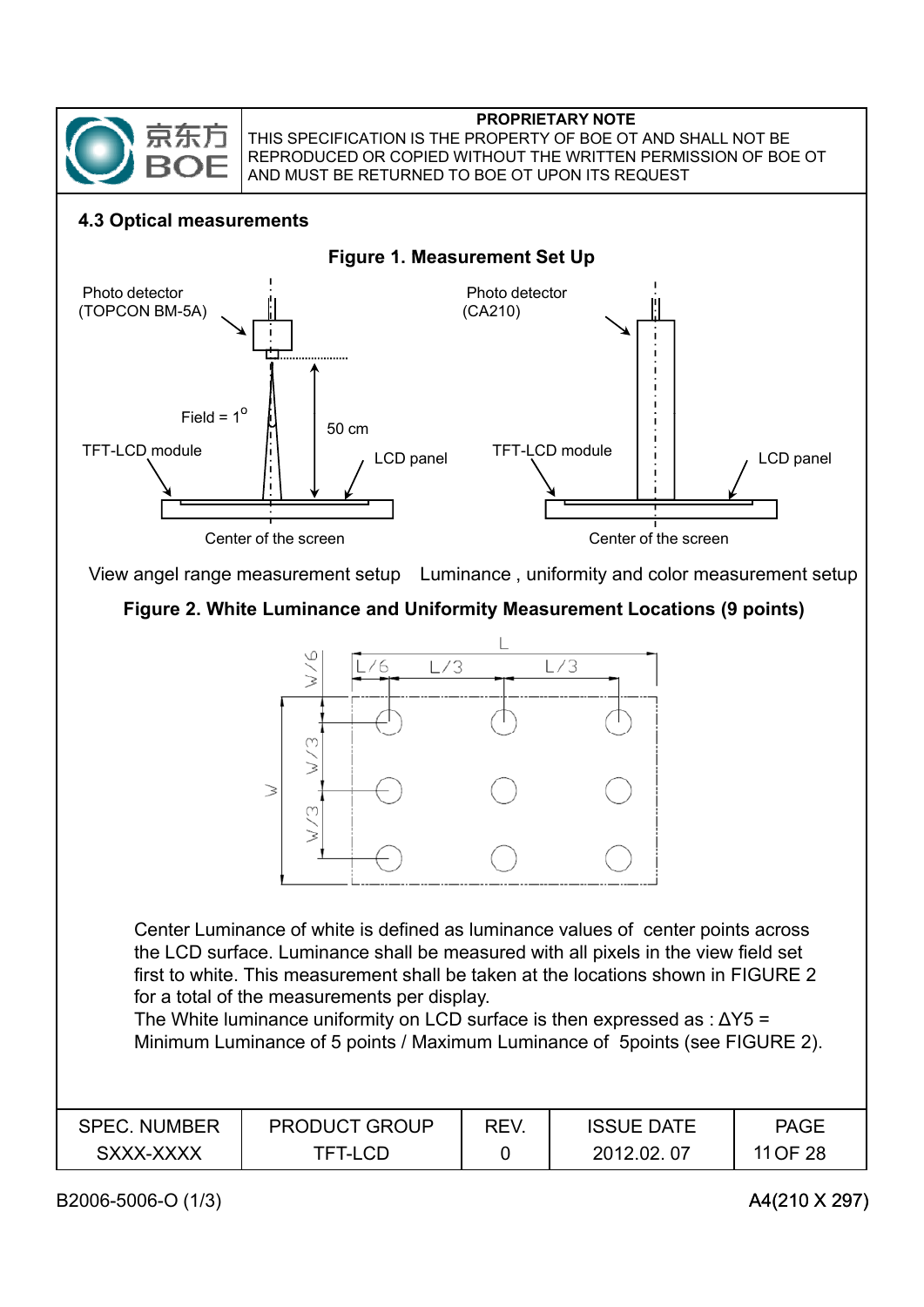

THIS SPECIFICATION IS THE PROPERTY OF BOE OT AND SHALL NOT BE REPRODUCED OR COPIED WITHOUT THE WRITTEN PERMISSION OF BOE OT AND MUST BE RETURNED TO BOE OT UPON ITS REQUEST

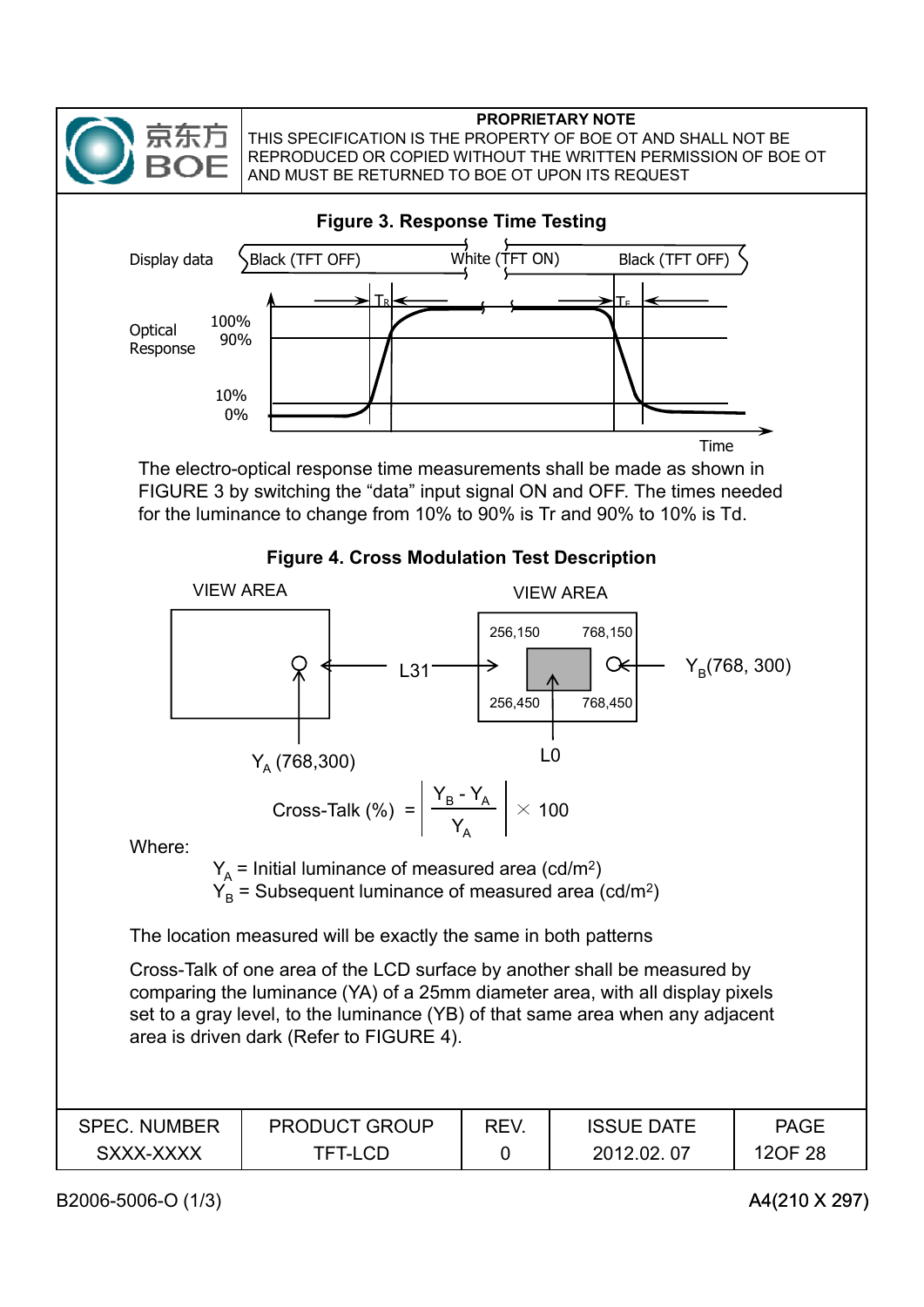

THIS SPECIFICATION IS THE PROPERTY OF BOE OT AND SHALL NOT BE REPRODUCED OR COPIED WITHOUT THE WRITTEN PERMISSION OF BOE OT AND MUST BE RETURNED TO BOE OT UPON ITS REQUEST

## **5.0 INTERFACE CONNECTION.**

#### **5.1 Electrical Interface Connection**

The electronics interface connector is Starconn 107A20-0021RA-G3-R or compatible The connector interface pin assignments are listed in Table 6.

| Pin                              |                   | Symbol                          | Function                                 |                                      |                                          |                         |
|----------------------------------|-------------------|---------------------------------|------------------------------------------|--------------------------------------|------------------------------------------|-------------------------|
| 1                                | <b>VDD</b>        |                                 |                                          | Logic power 3.3V (Panel logic)       |                                          |                         |
| $\overline{2}$                   | <b>VDD</b>        |                                 |                                          | Logic power 3.3V (Panel logic)       |                                          |                         |
| 3                                |                   | <b>GND</b>                      | Ground                                   |                                      |                                          |                         |
| 4                                |                   | <b>GND</b>                      | Ground                                   |                                      |                                          |                         |
| 5                                | IN <sub>0</sub> - |                                 |                                          |                                      | LVDS receiver negative singnal channel 0 |                         |
| 6                                |                   | $INO+$                          |                                          |                                      | LVDS receiver positive singnal channel 0 |                         |
| $\overline{7}$                   |                   | <b>GND</b>                      | Ground                                   |                                      |                                          |                         |
| 8                                | $IN1-$            |                                 | LVDS receiver negative singnal channel 1 |                                      |                                          |                         |
| $\boldsymbol{9}$                 |                   | $IN1+$                          | LVDS receiver positive singnal channel 1 |                                      |                                          |                         |
| 10                               |                   | <b>GND</b>                      | Ground                                   |                                      |                                          |                         |
| 11                               | $IN2-$            |                                 | LVDS receiver negative singnal channel 2 |                                      |                                          |                         |
| 12                               |                   | $IN2+$                          | LVDS receiver positive singnal channel 2 |                                      |                                          |                         |
| 13                               |                   | <b>GND</b>                      | Ground                                   |                                      |                                          |                         |
| 14                               |                   | CLK-                            |                                          |                                      | LVDS receiver negative singnal clock     |                         |
| 15                               |                   | CLK+                            |                                          | LVDS receiver positive singnal clock |                                          |                         |
| 16                               |                   | <b>GND</b>                      | Ground                                   |                                      |                                          |                         |
| 17                               | <b>NC</b>         |                                 | No connection                            |                                      |                                          |                         |
| 18                               | <b>NC</b>         |                                 | No connection                            |                                      |                                          |                         |
| 19                               |                   | <b>GND</b>                      | Ground                                   |                                      |                                          |                         |
| 20                               |                   | <b>GND</b>                      | Ground                                   |                                      |                                          |                         |
|                                  |                   |                                 |                                          |                                      |                                          |                         |
| <b>SPEC. NUMBER</b><br>SXXX-XXXX |                   | PRODUCT GROUP<br><b>TFT-LCD</b> |                                          | REV.<br>0                            | <b>ISSUE DATE</b><br>2012.02.07          | <b>PAGE</b><br>13 OF 28 |
|                                  |                   |                                 |                                          |                                      |                                          |                         |

<Table 6. Pin Assignments for the Interface Connector>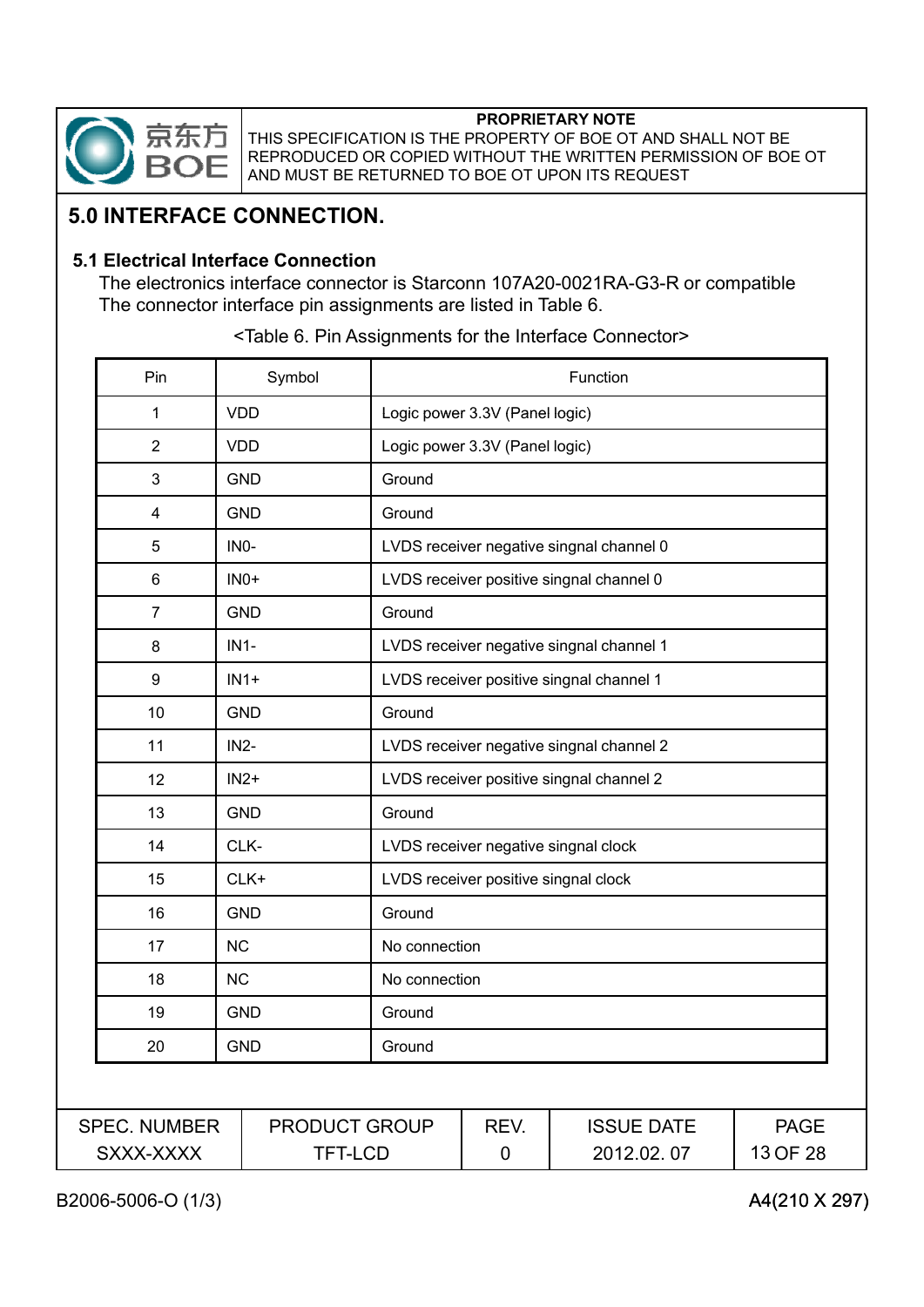

## **5-2. LVDS Interface**



### **5.3.LVDS Input signal**

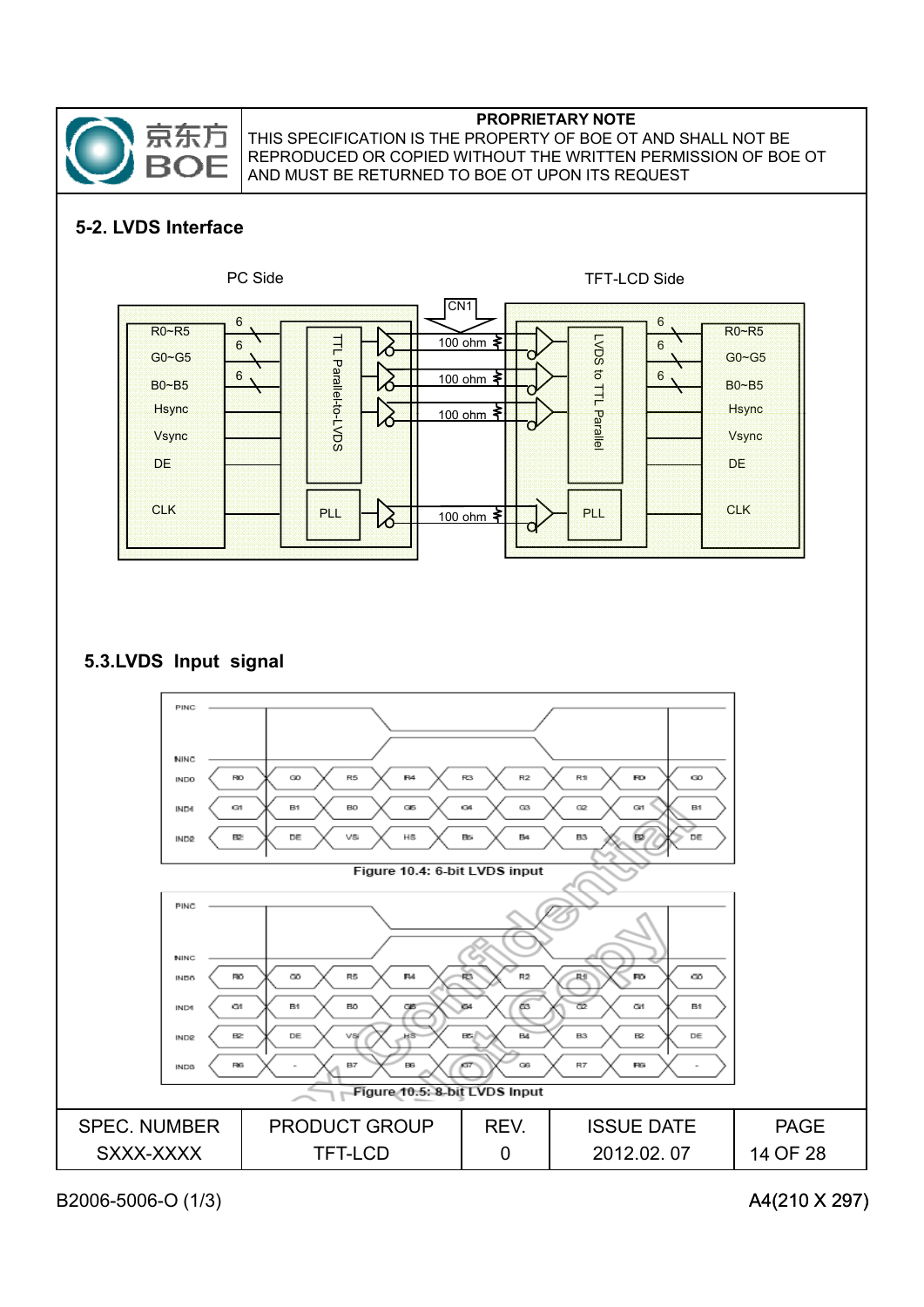

THIS SPECIFICATION IS THE PROPERTY OF BOE OT AND SHALL NOT BE REPRODUCED OR COPIED WITHOUT THE WRITTEN PERMISSION OF BOE OT AND MUST BE RETURNED TO BOE OT UPON ITS REQUEST

### **5.4 Data Input Format**

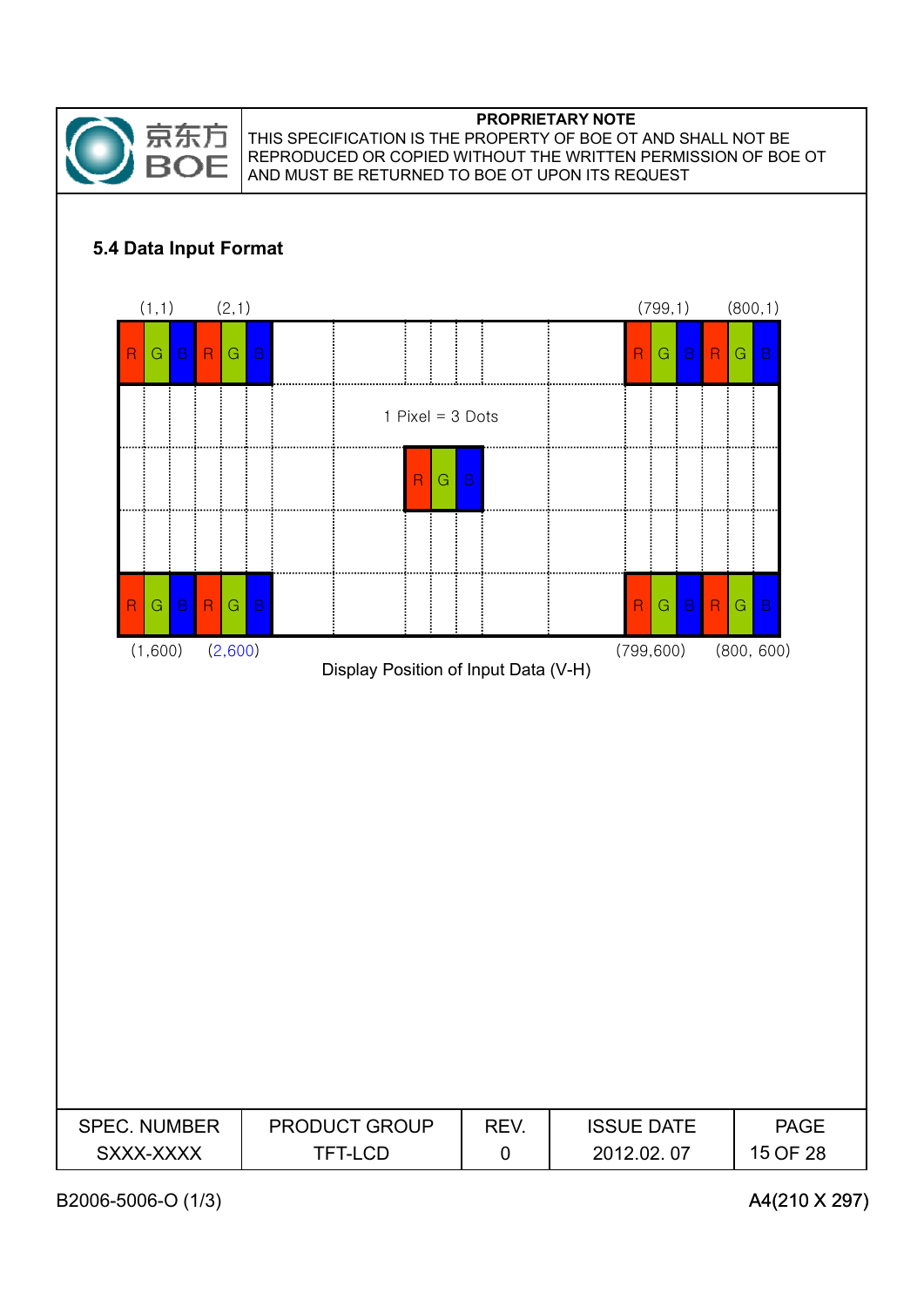

83 X X

THIS SPECIFICATION IS THE PROPERTY OF BOE OT AND SHALL NOT BE REPRODUCED OR COPIED WITHOUT THE WRITTEN PERMISSION OF BOE OT AND MUST BE RETURNED TO BOE OT UPON ITS REQUEST

## **6.0 SIGNAL TIMING SPECIFICATION**

### **6.1 The BA104S01-100 is operated by the DE only.**

#### DE mode

| Parameter               | Symbol                         |      | Unit |      |             |
|-------------------------|--------------------------------|------|------|------|-------------|
|                         |                                | Min. | Гур. | Max. |             |
| <b>DCLK Frequency</b>   | fclk                           | 32.6 | 39.6 | 62.4 | MHZ         |
| Horizontal Display Area | thd                            |      | 800  |      | <b>DCLK</b> |
| <b>HSD Period</b>       | th                             | 890  | 1000 | 1300 | <b>DCLK</b> |
| <b>HSD Blanking</b>     | $thb+thfp$                     | 90   | 200  | 500  | <b>DCLK</b> |
| Vertical Display Area   | tvd                            |      | 600  |      | Τн          |
| VSD Period              | tv                             | 610  | 660  | 800  | тн          |
| VSD Blanking            | tvbp+ tvfp                     | 10   | 60   | 200. | ١н          |
|                         | Cable 10 10: DE mode (800x600) |      |      |      |             |

Table 10.10: DE mode (800x600)

| <b>SPEC. NUMBER</b> | PRODUCT GROUP | REV. | <b>ISSUE DATE</b> | <b>PAGE</b> |
|---------------------|---------------|------|-------------------|-------------|
| SXXX-XXXX           | TFT-LCD       |      | 2012.02.07        | 16 OF 28    |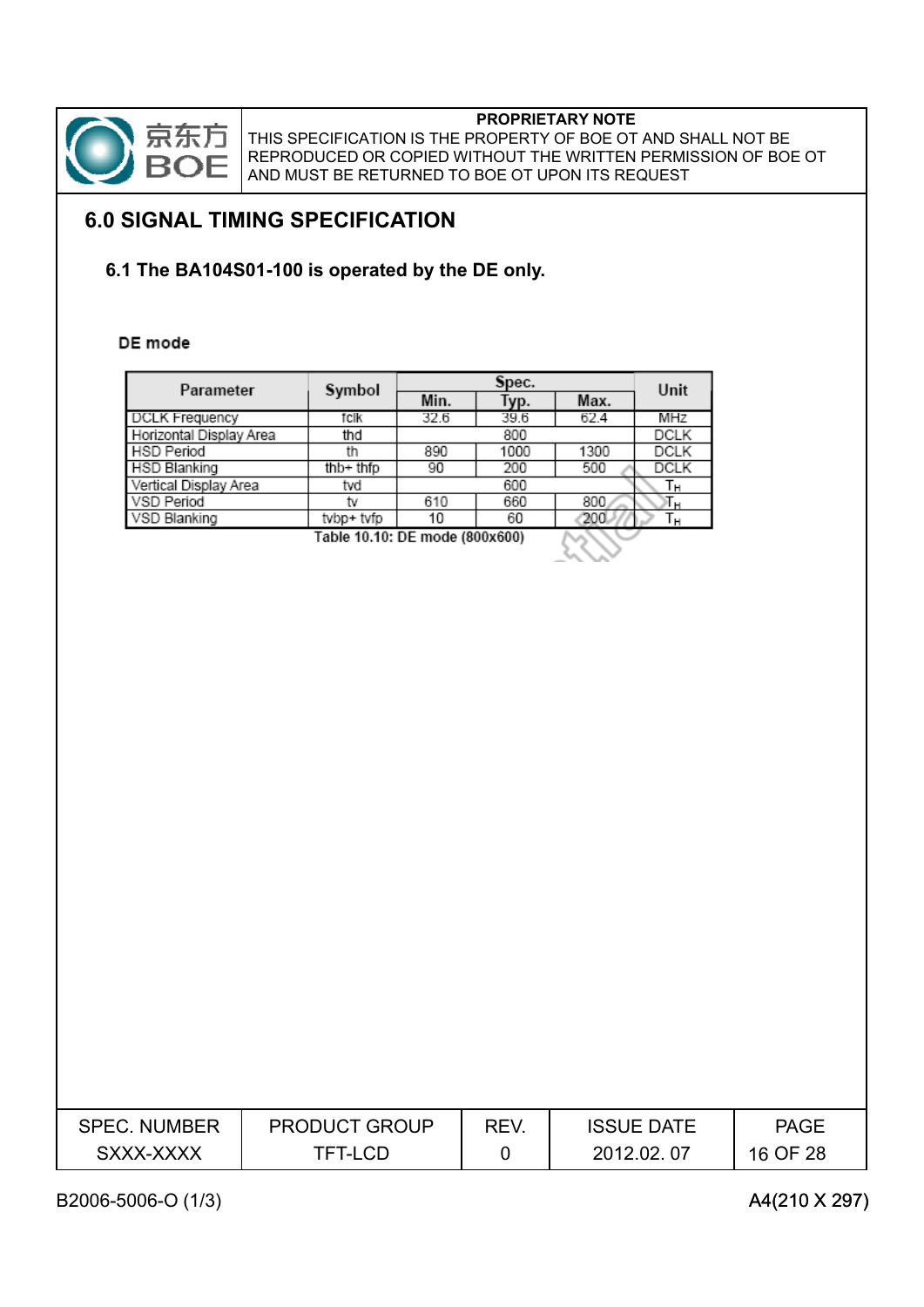

THIS SPECIFICATION IS THE PROPERTY OF BOE OT AND SHALL NOT BE REPRODUCED OR COPIED WITHOUT THE WRITTEN PERMISSION OF BOE OT AND MUST BE RETURNED TO BOE OT UPON ITS REQUEST

### **6.2 LVDS Rx Interface Timing Parameter**

The specification of the LVDS Rx interface timing parameter is shown in Table 8.



<Table 8. LVDS Rx Interface Timing Specification>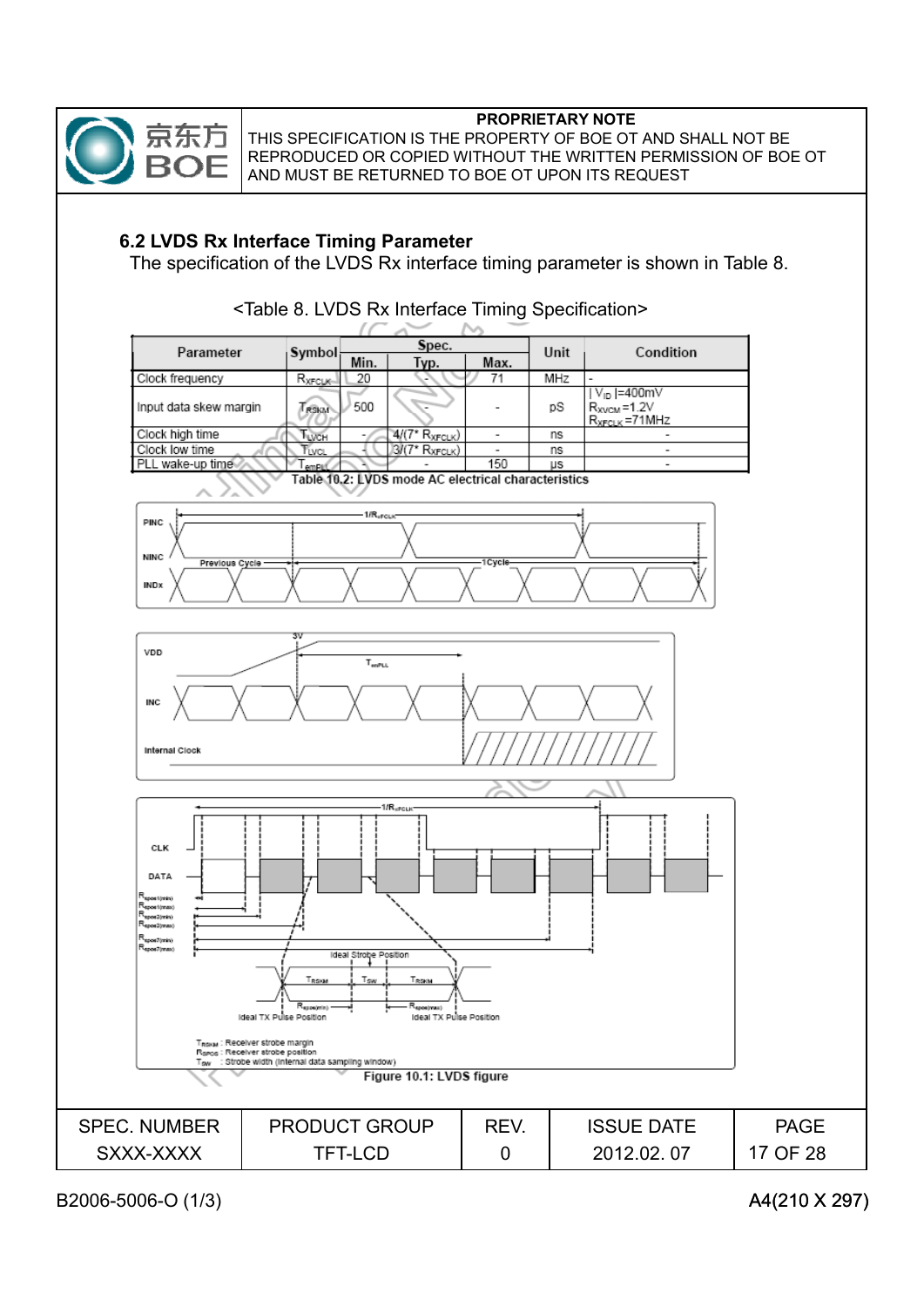

## **7.0 SIGNAL TIMING WAVEFORMS OF INTERFACE SIGNAL**

Timing Diagram

1. Input Clock and Data Timing Diagram

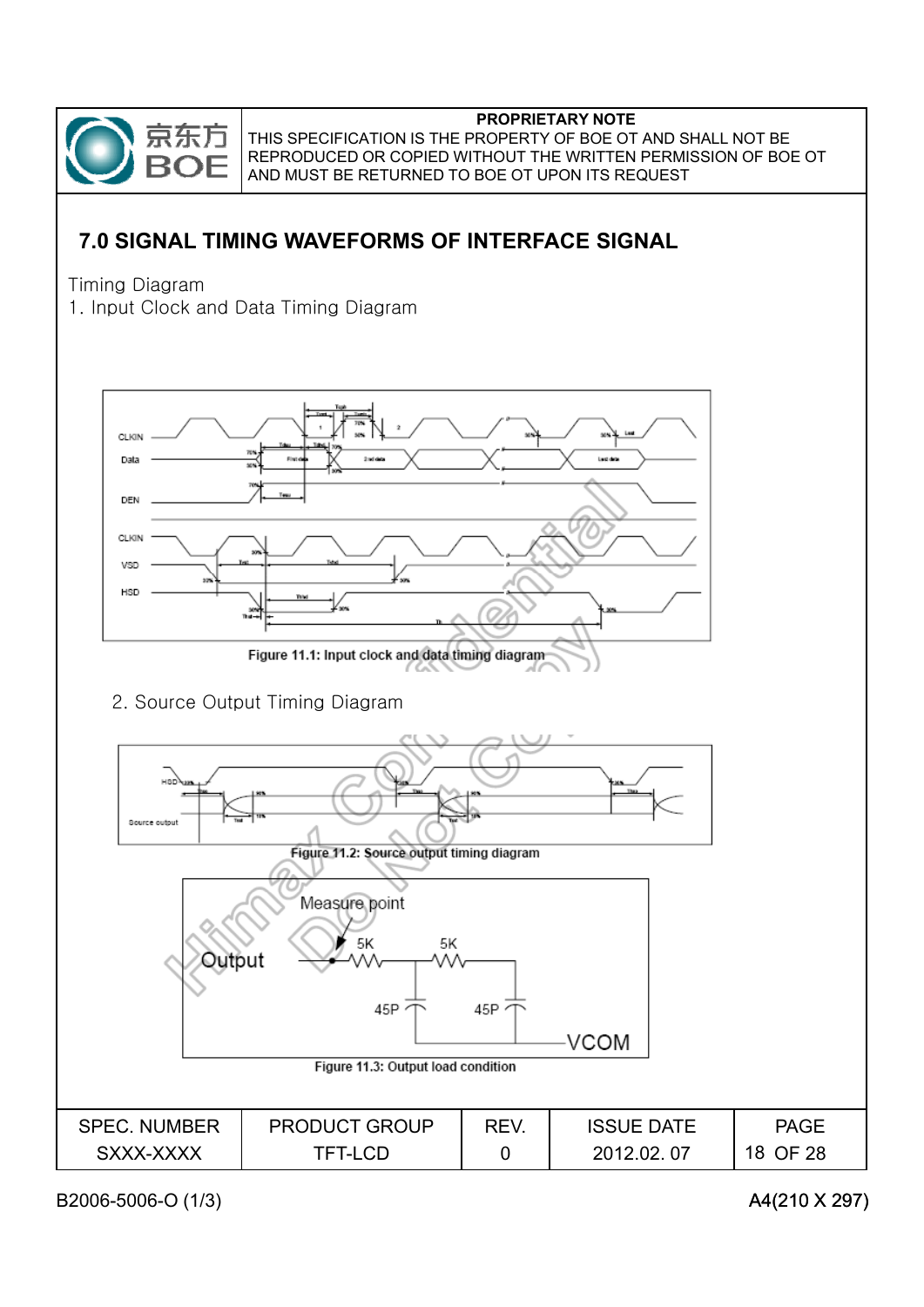

THIS SPECIFICATION IS THE PROPERTY OF BOE OT AND SHALL NOT BE REPRODUCED OR COPIED WITHOUT THE WRITTEN PERMISSION OF BOE OT AND MUST BE RETURNED TO BOE OT UPON ITS REQUEST

## **8.0 INPUT SIGNALS, BASIC DISPLAY COLORS & GRAY SCALE OF COLORS** VDD **STBYB DCLK** HSD VSD AVDD AVDDL **AGNDI** VGL VGH VCOMO GND Source output active Source output GND Gate **NORMAL DIMC NORMAL** Standby Power o<br>منطقه Normal display Figure 8.1: Power on timing sequence SPEC. NUMBER PRODUCT GROUP REV. ISSUE DATE PAGE SXXX-XXXX TFT-LCD 0 19 OF 282012.02. 07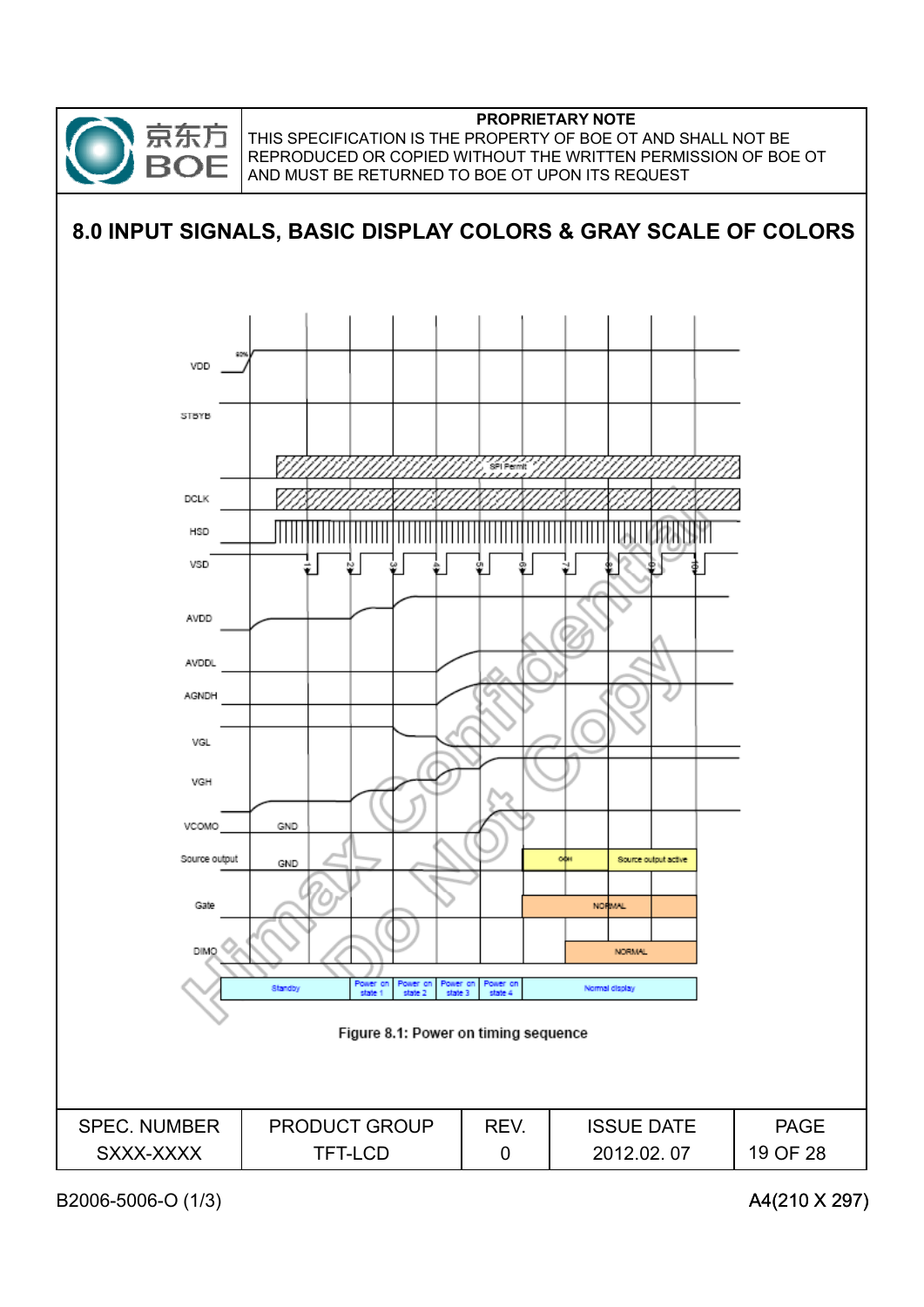

THIS SPECIFICATION IS THE PROPERTY OF BOE OT AND SHALL NOT BE REPRODUCED OR COPIED WITHOUT THE WRITTEN PERMISSION OF BOE OT AND MUST BE RETURNED TO BOE OT UPON ITS REQUEST

## **9.0 POWER SEQUENCE**



| <b>Parameter</b> |                  |            |                |              |
|------------------|------------------|------------|----------------|--------------|
|                  | <b>Min</b>       | <b>Typ</b> | <b>Max</b>     | <b>Units</b> |
| T <sub>1</sub>   | 0.5              |            | 10             | ms           |
| T <sub>2</sub>   | $\boldsymbol{0}$ |            | 50             | ms           |
| T <sub>3</sub>   | 200              |            | $\blacksquare$ | ms           |
| T <sub>4</sub>   | 200              |            |                | ms           |
| T <sub>5</sub>   | 0.5              |            | 50             | ms           |
| T <sub>6</sub>   | $\boldsymbol{0}$ |            | 10             | ms           |
| T7               | 500              |            |                | ms           |

| <b>SPEC. NUMBER</b> | <b>PRODUCT GROUP</b> | <b>REV</b> | <b>ISSUE DATE</b> | <b>PAGE</b> |
|---------------------|----------------------|------------|-------------------|-------------|
| SXXX-XXXX           | TFT-LCD              |            | 2012.02.07        | 20 OF 28    |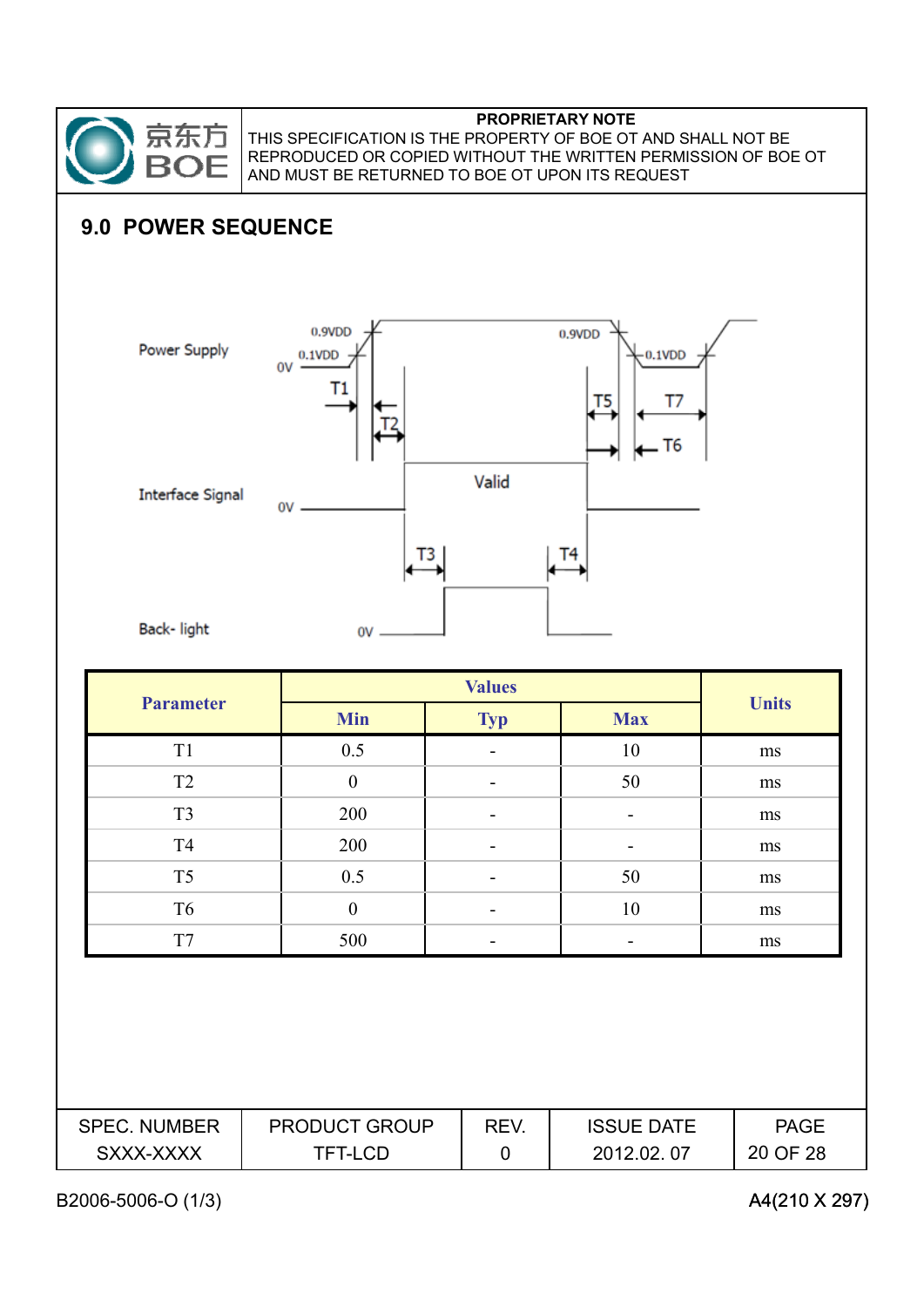

THIS SPECIFICATION IS THE PROPERTY OF BOE OT AND SHALL NOT BE REPRODUCED OR COPIED WITHOUT THE WRITTEN PERMISSION OF BOE OT AND MUST BE RETURNED TO BOE OT UPON ITS REQUEST

### **10.0 Connector Description**

Physical interface is described as for the connector on LCM. These connectors are capable of accommodating the following signals and will be following components.

### **10.1 TFT LCD Module**

| <b>Connector Name /Description</b> | <b>For Signal Connector</b>                  |
|------------------------------------|----------------------------------------------|
| Manufacturer                       | <b>STARCONN</b>                              |
| Type/ Part Number                  | Starconn 107A20-0021RA-G3-R or<br>compatible |

### **10.2 LED Connector**

CONNECTOR:JST BHSR-02VS-1H

| <b>SPEC. NUMBER</b> | <b>PRODUCT GROUP</b> | REV. | <b>ISSUE DATE</b> | <b>PAGE</b> |
|---------------------|----------------------|------|-------------------|-------------|
| SXXX-XXXX           | TFT-LCD              |      | 2012.02.07        | 21 OF 28    |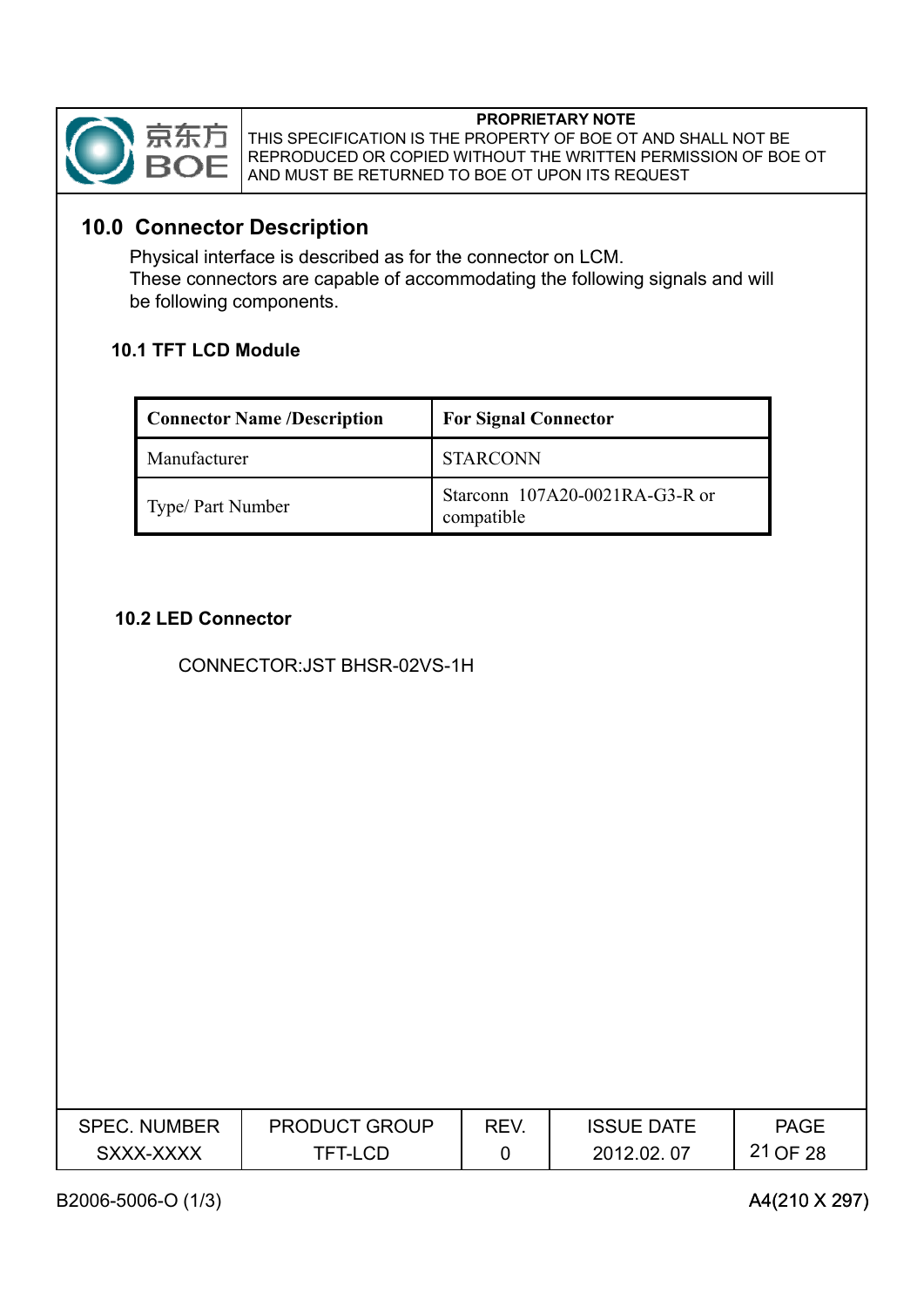

THIS SPECIFICATION IS THE PROPERTY OF BOE OT AND SHALL NOT BE REPRODUCED OR COPIED WITHOUT THE WRITTEN PERMISSION OF BOE OT AND MUST BE RETURNED TO BOE OT UPON ITS REQUEST

## **11.0 MECHANICAL CHARACTERISTICS**

#### **11.1 Dimensional Requirements**

FIGURE 5 shows mechanical outlines for the model HV070WSA-100. Other parameters are shown in Table 9.

| <b>Parameter</b>    | <b>Specification</b>                         | <b>Unit</b> |
|---------------------|----------------------------------------------|-------------|
| <b>Active Area</b>  | 211.2 (H) $\times$ 158.4(V)                  |             |
| Number of pixels    | 800(H) $X600$ (V) (1 pixel = R + G + B dots) |             |
| Pixel pitch         | $0.03925$ (H) X 0.11775 (V)                  |             |
| Pixel arrangement   | <b>RGB Vertical stripe</b>                   |             |
| Display colors      | 262144                                       |             |
| Display mode        | <b>Normally White</b>                        |             |
| Dimensional outline | 236*1176.9*5.6 (Typ.)                        | mm          |
| Weight              | 288 (Typ.)(+/-15%)                           | gram        |
| Back-light          | LED, Horizontal-LED Array type               |             |

<Table 9. Dimensional Parameters>

### **11.2 Mounting**

See FIGURE 6.

#### **11.3 Glare and Polarizer Hardness.**

The surface of the LCD has an low reflection coating and hard coating to reduce scratching.

#### **11.4 Light Leakage**

There shall not be visible light from the back-lighting system around the edges of the screen as seen from a distance 50cm from the screen with an overhead light level of 150lux.

| <b>SPEC. NUMBER</b> | <b>PRODUCT GROUP</b> | REV | <b>ISSUE DATE</b> | <b>PAGE</b> |
|---------------------|----------------------|-----|-------------------|-------------|
| SXXX-XXXX           | TFT-LCD              |     | 2012.02.<br>-07   | 22 OF 28    |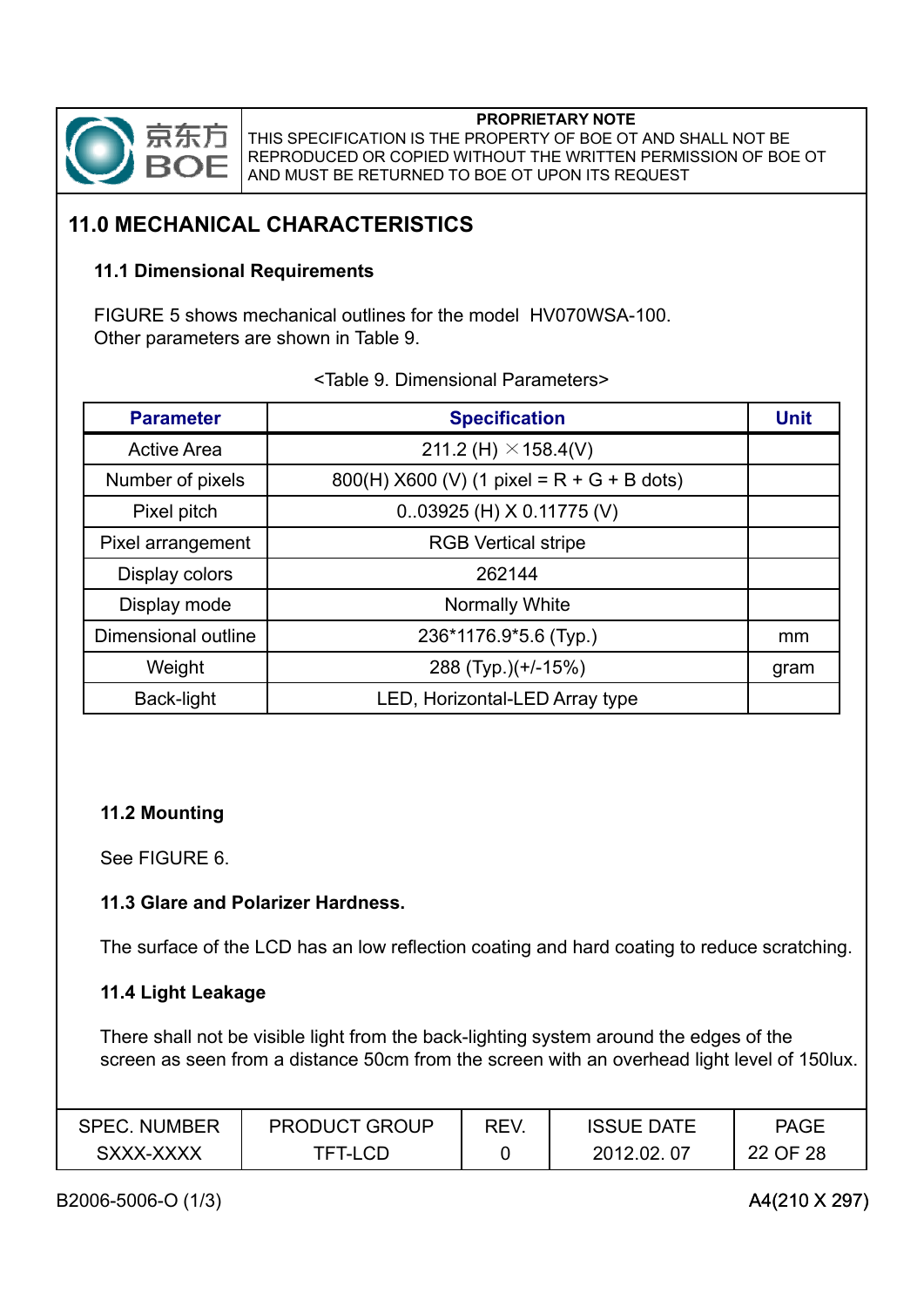

THIS SPECIFICATION IS THE PROPERTY OF BOE OT AND SHALL NOT BE REPRODUCED OR COPIED WITHOUT THE WRITTEN PERMISSION OF BOE OT AND MUST BE RETURNED TO BOE OT UPON ITS REQUEST

## **12.0 RELIABILITY TEST**

The Reliability test items and its conditions are shown in below.

| <b>No</b>      | <b>Test Items</b>                                  | <b>Conditions</b>                                                              |
|----------------|----------------------------------------------------|--------------------------------------------------------------------------------|
| 1              | High temperature storage test                      | Ta = 80 °C, 240 hrs                                                            |
| $\overline{2}$ | Low temperature storage test                       | Ta = $-30$ °C, 240 hrs                                                         |
| 3              | High temperature & high humidity<br>operation test | Ta = $60$ °C, 90%RH, 240 hrs                                                   |
| $\overline{4}$ | High temperature operation test                    | Ta = 70 °C, 240 hrs                                                            |
| 5              | Low temperature operation test                     | Ta = $-20$ °C, 240hrs                                                          |
| 6              | Thermal shock                                      | Ta = -20 °C $\leftrightarrow$ 70 °C (30min), 100 cycle                         |
| $\overline{7}$ | Electro Static Discharge (operation)               | $C = 150pF$ , R=330Ω;<br>Air: $\pm$ 15Kv; Contact: $\pm$ 8Kv, 10times/terminal |

<Table 10. Reliability test>

## **13.0 HANDLING & CAUTIONS**

- (1) Cautions when taking out the module (1) Cautions when taking out the
	- Pick the pouch only, when taking out module from a shipping package.
- (2) Cautions for handling the module
	- As the electrostatic discharges may break the LCD module, handle the LCD module with care. Peel a protection sheet off from the LCD panel surface as slowly as possible.
	- As the LCD panel and back light element are made from fragile glass material, impulse and pressure to the LCD module should be avoided.
	- As the surface of the polarizer is very soft and easily scratched, use a soft dry cloth without chemicals for cleaning.
	- Do not pull the interface connector in or out while the LCD module is operating.
	- Put the module display side down on a flat horizontal plane.
	- Handle connectors and cables with care.
- (3) Cautions for the operation
	- When the module is operating, do not lose CLK, ENAB signals. If any one of these signals is lost, the LCD panel would be damaged.
	- Obey the supply voltage sequence. If wrong sequence is applied, the module would be damaged.

| <b>SPEC. NUMBER</b> | <b>PRODUCT GROUP</b> | REV. | <b>ISSUE DATE</b> | <b>PAGE</b> |
|---------------------|----------------------|------|-------------------|-------------|
| SXXX-XXXX           | TET-LCD.             |      | 2012.02.07        | 23 OF 28    |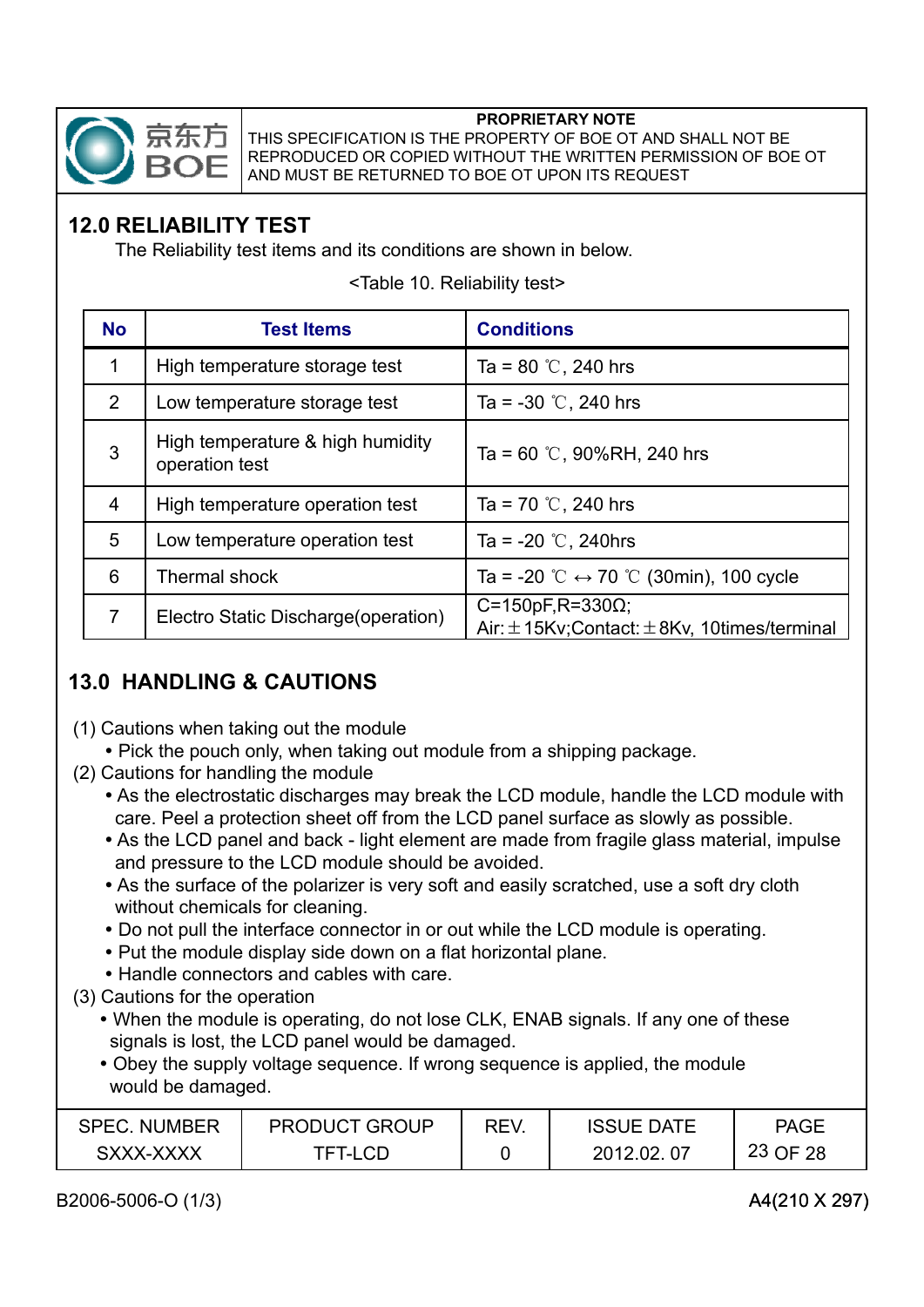

THIS SPECIFICATION IS THE PROPERTY OF BOE OT AND SHALL NOT BE REPRODUCED OR COPIED WITHOUT THE WRITTEN PERMISSION OF BOE OT AND MUST BE RETURNED TO BOE OT UPON ITS REQUEST

- (4) Cautions for the atmosphere
	- Dew drop atmosphere should be avoided.
	- Do not store and/or operate the LCD module in a high temperature and/or humidity atmosphere. Storage in an electro-conductive polymer packing pouch and under relatively low temperature atmosphere is recommended.
- (5) Cautions for the module characteristics
	- Do not apply fixed pattern data signal to the LCD module at product aging.
	- Applying fixed pattern for a long time may cause image sticking.
- (6) Other cautions
	- Do not disassemble and/or re-assemble LCD module.
	- Do not re-adjust variable resistor or switch etc.
	- When returning the module for repair or etc., Please pack the module not to be broken. We recommend to use the original shipping packages.

## **14.0 LABEL**

(1) Product label

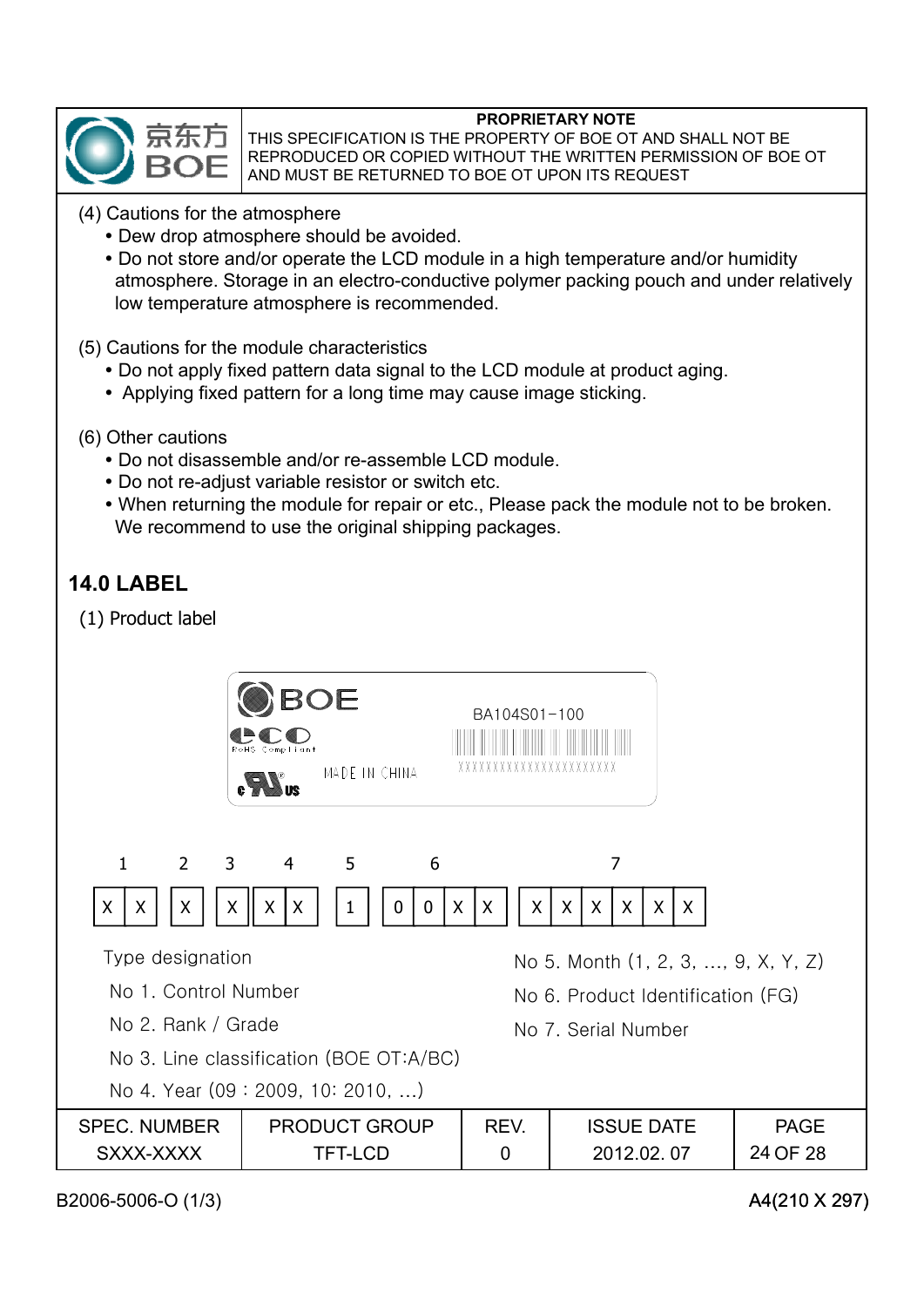

### (2) High voltage caution label

| HIGH VIILTAGE<br>CALITION                                                    | CHEN CATHONE FLUDRESCENT LAMP IN LCD<br>PANEL CHNTAINS A SMALL AMHUNT         |
|------------------------------------------------------------------------------|-------------------------------------------------------------------------------|
| RISK OF FLECTRIC SHOCK.<br>DISCONNECT THE ELECTRIC<br>PUWER REEURE SERVICING | THE MERCURY. PLEASE FOLLOW LOCAL OR-<br>DINANCES OR REGULATIONS FOR DISPOSAL. |

#### (3) Box label

Label Size: 110 mm  $(L) \times 56$  mm (W) **Contents** Model: BA104S01-100 Q`ty: Module Q`ty in one box Serial No.: Box Serial No. See next figure for detail description. Date: Packing Date Internal use of Product

| <b>MODEL: BA104S01-100</b>                                                                                                 | <b>OBOE</b> BELING BOE OPTOELECTRONICS TECHNOLOGY CO., LTD.<br>Q'TY: XX     |             |                                 |                         |
|----------------------------------------------------------------------------------------------------------------------------|-----------------------------------------------------------------------------|-------------|---------------------------------|-------------------------|
|                                                                                                                            | SERIAL NO. <00000000000000 ATE: 200X.X.XX<br>(AA)<br>*QAA0330000268*<br>110 |             |                                 |                         |
|                                                                                                                            |                                                                             |             |                                 |                         |
| $\overline{0}$<br>$00 \t 0$<br>0000<br>000000<br>00<br>$\overline{0}$<br>Type Grade Line Year Month Internal use Serial No |                                                                             |             |                                 |                         |
| <b>SPEC. NUMBER</b>                                                                                                        |                                                                             | REV.        |                                 |                         |
| SXXX-XXXX                                                                                                                  | <b>PRODUCT GROUP</b><br><b>TFT-LCD</b>                                      | $\mathbf 0$ | <b>ISSUE DATE</b><br>2012.02.07 | <b>PAGE</b><br>25 OF 28 |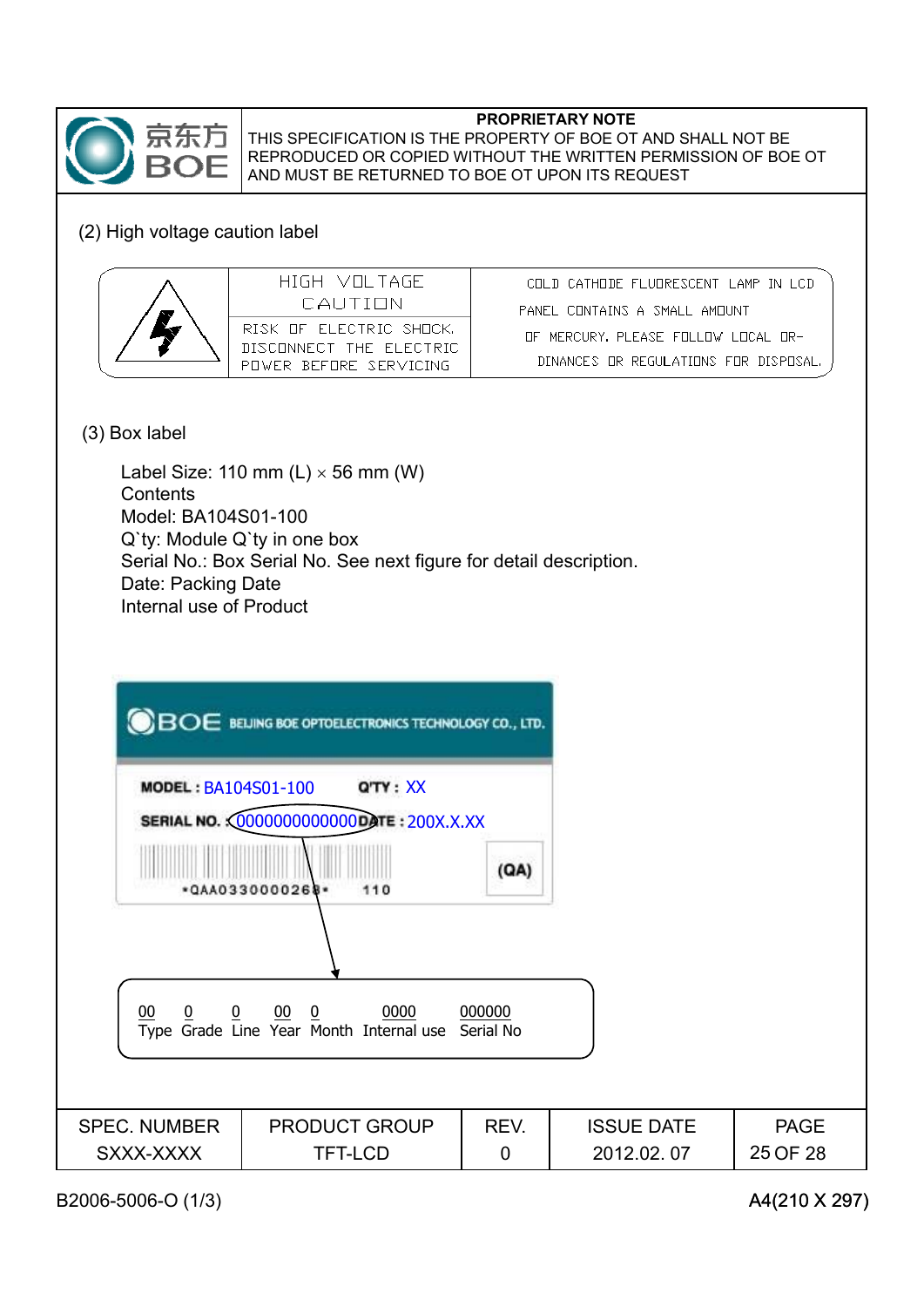

THIS SPECIFICATION IS THE PROPERTY OF BOE OT AND SHALL NOT BE REPRODUCED OR COPIED WITHOUT THE WRITTEN PERMISSION OF BOE OT AND MUST BE RETURNED TO BOE OT UPON ITS REQUEST

## **15.0 PACKING INFORMATION**

**15.1 Packing order**

**TBD** 

| <b>SPEC. NUMBER</b> | PRODUCT GROUP | REV. | <b>ISSUE DATE</b> | <b>PAGE</b> |
|---------------------|---------------|------|-------------------|-------------|
| SXXX-XXXX           | TFT-LCD       | 0    | 2012.02.07        | 26 OF 28    |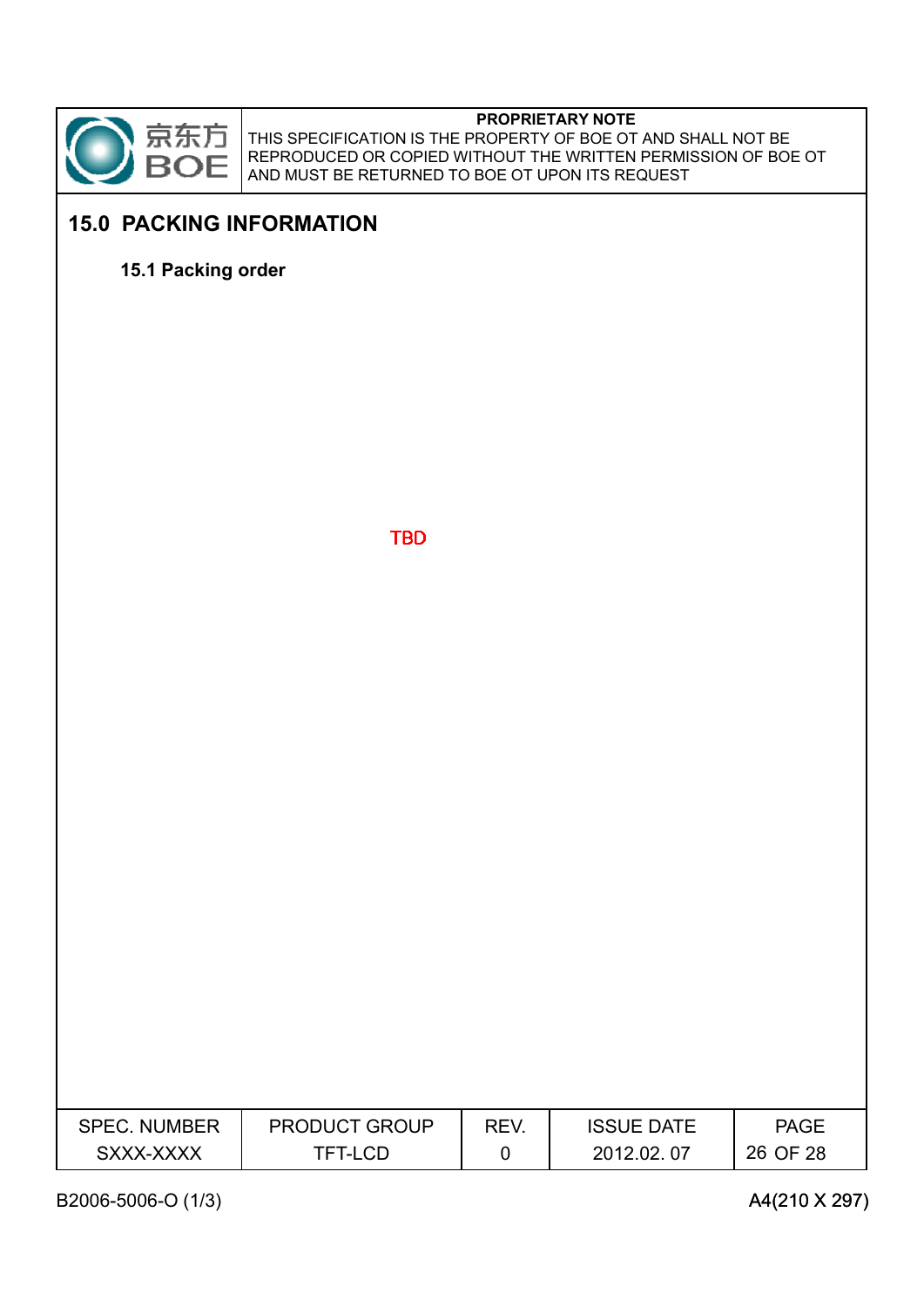

THIS SPECIFICATION IS THE PROPERTY OF BOE OT AND SHALL NOT BE REPRODUCED OR COPIED WITHOUT THE WRITTEN PERMISSION OF BOE OT AND MUST BE RETURNED TO BOE OT UPON ITS REQUEST